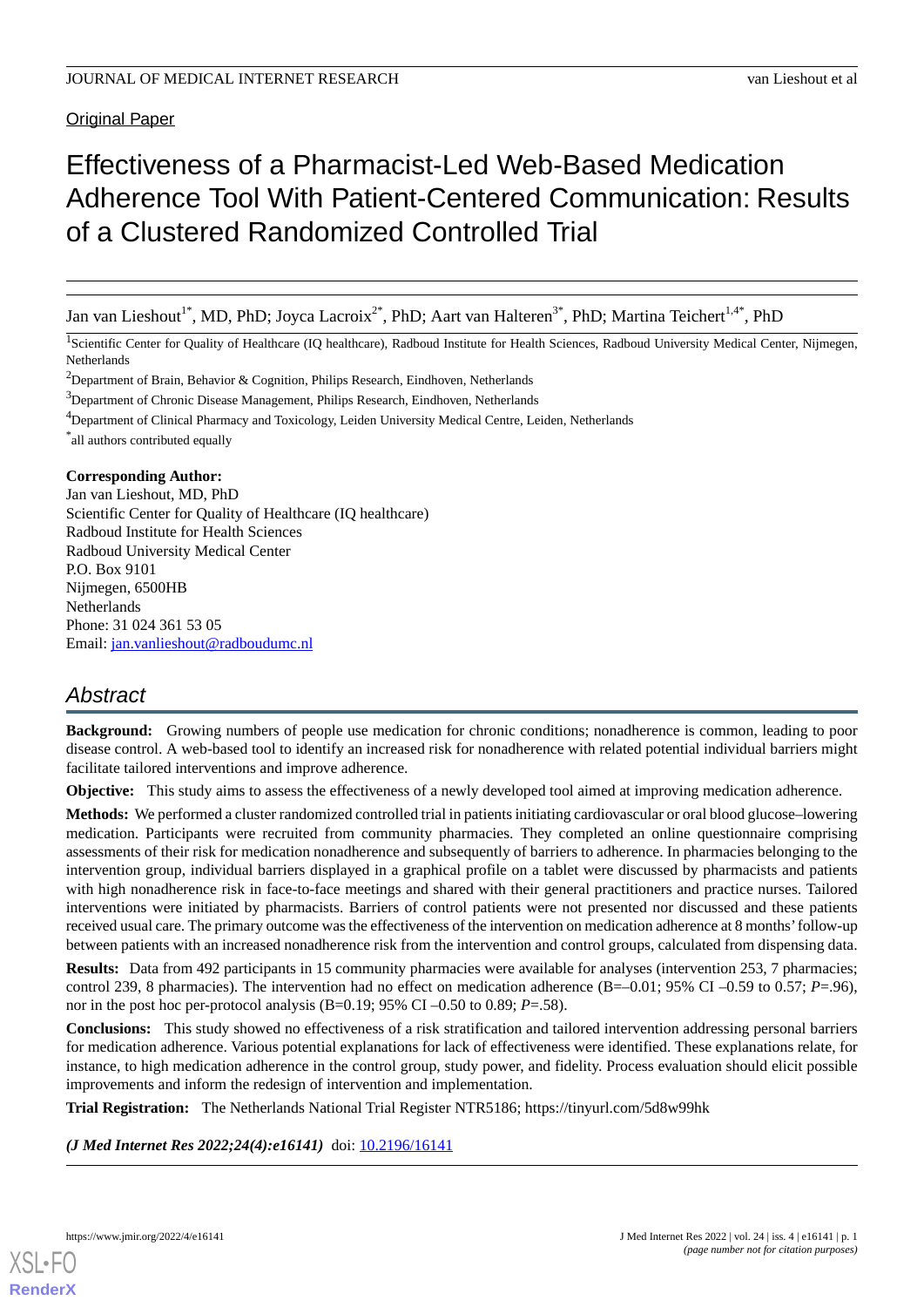#### **KEYWORDS**

medication adherence; improvement; intervention; web-based; tailored intervention; patient centered; barriers; primary care; cardiovascular diseases; diabetes

# *Introduction*

Adherence to chronic medication is problematic, leading to poor disease control with a burden on patients' quality of life and health care systems [\[1](#page-10-0)]. Studies show that 17%-80% of patients with a chronic condition were not adherent, especially in asymptomatic conditions [\[2](#page-11-0)[-6](#page-11-1)]. Various causes can hamper adherence and additionally, adherence varies between types of diseases and within patients over time [\[4](#page-11-2),[7,](#page-11-3)[8](#page-11-4)]. Vrijens et al [\[9](#page-11-5)] made a taxonomy of nonadherence based on phases in the process of medication use: initiation, implementation, and persistence.

The multifaceted nature of the adherence problem illustrates that improving adherence needs interventions that are tailored to the individual patient [[7,](#page-11-3)[10\]](#page-11-6). Accordingly, recent high-quality randomized controlled trials in a systematic review on interventions for enhancing medication adherence tailored their interventions. These methods of improving medication adherence for chronic health problems were mostly complex and lacked effectivity [\[11](#page-11-7)]. In an overview of systematic reviews, Ryan et al [\[12](#page-11-8)] found self-monitoring of medicines and self-management programs to be generally effective. Simplified dosage regimens and pharmacists involvement in medication reviews and pharmaceutical care services on adherence involving patient education on good medication use were considered promising.

Systematic reviews showed that the pharmacist can play an important role in the prevention of cardiovascular diseases, mainly through patient education and counseling, drug safety management, medication reviews, monitoring and reconciliation, detection and control of risk factors, and clinical outcomes [[13,](#page-11-9)[14\]](#page-11-10). Community pharmacies are a natural location for patient recruitment at first dispensing to target patients with an increased risk for nonadherence and to perform a tailored intervention at the second dispensing moment.

In recent reviews nonadherence was reported to be high for cardiovascular and oral blood glucose–lowering medication [[15-](#page-11-11)[18\]](#page-11-12). In several studies, the risk for nonadherence was shown to be the highest in the first year after the start of chronic medication [[19,](#page-11-13)[20\]](#page-11-14). Consequently, interventions to warrant adherence are potentially most effective at the initiation of a chronic medication treatment.

At present, there is no tool that combines selection of those patients who are at risk for nonadherence and assessment of their individual barriers for good medication use in combination with offering tailored interventions by care professionals to overcome individual barriers. We have now developed a user-friendly medication adherence tool comprising a nonadherence risk and barrier assessment in an online patient questionnaire, pharmacists' equipment to perform a tailored intervention based on a graphic barrier profile, and the intervention itself.

The primary research question reported in this paper was: What is the effectiveness of using the medication adherence tool on medication adherence of patients starting with cardiovascular or oral blood glucose–lowering medication identified as being at high risk for nonadherence at 8 months'follow-up compared with usual care? Medication adherence was measured by pharmacy dispensing data. Furthermore, we assessed predictive values of the medication nonadherence risk assessment and the barrier questionnaire. Parallel to the effectiveness evaluation, we performed a process evaluation. In this publication we only report on the effectiveness evaluation.

# *Methods*

## **Study Design**

This was a cluster randomized trial with an intervention group of pharmacies (using the medication adherence tool) and a control group of pharmacies (providing usual care). The study design is explained in detail in the study protocol [[21\]](#page-11-15). The patient inclusion period was from 2015 to 2017.

## **Study Setting**

In the Netherlands, the vast majority of the patient groups included (diabetes, cardiovascular risk management) is treated in primary care. General practices provide cardiovascular risk management and diabetes care, generally supported by care groups.

In the Netherlands, at the start of chronic medication patients with a first dispensing usually receive medication for 2 weeks. A second dispensing after 2 weeks is intended to assess first patient experiences with the drug. Only when the patient is willing to use the drug chronically, a follow-up dispensing for mostly 90 days is supplied. Consequently, patients starting with the study medication (intervention group) were expected to have a second dispensing after 2 weeks. The follow-up dispensing of chronic medication is expected to take place every 3 months.

## **The Medication Adherence Tool**

#### *Overview*

The medication adherence tool developed was based on the emotional, cognitive, and practical components in nonadherence. It comprised 3 elements: a patient questionnaire, pharmacy equipment, and the tailored intervention. All patients filled the questionnaires; however, the intervention and control groups differed in patient information from the questionnaire available to the pharmacist at the second dispensing, additional pharmacy training, and recommendations to address potential risk and barriers by a tailored intervention.

#### *Patient Questionnaire*

The online questionnaire consisted of 2 parts. First, the Probabilistic Medication Adherence Scale (ProMAS) measuring the nonadherence risk. The ProMAS is an 18-item validated questionnaire to assess nonadherence behavior in general [[22\]](#page-11-16).



**[RenderX](http://www.renderx.com/)**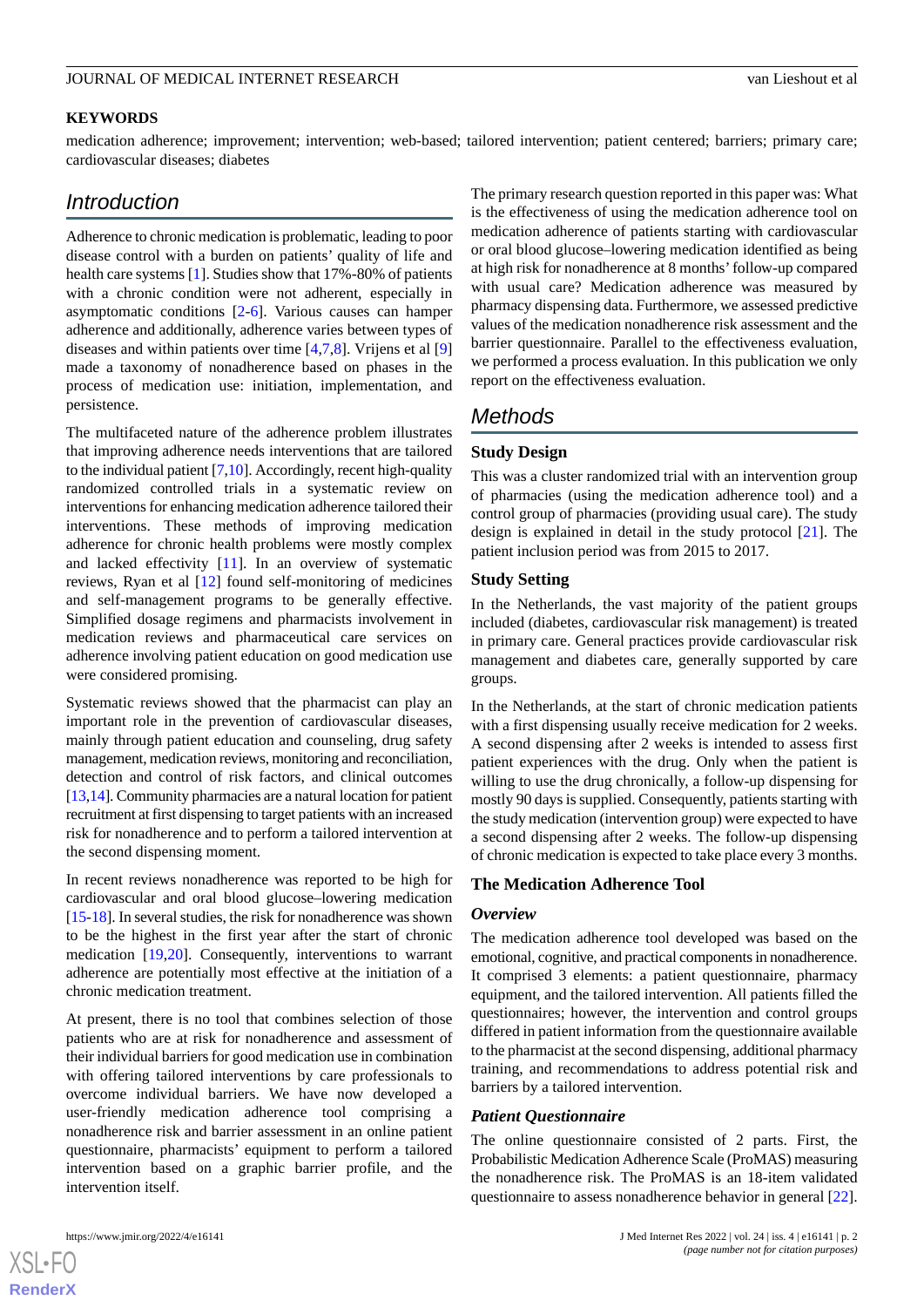One question from the original questionnaire was excluded because the validation study results showed that it had a substantially lower model fit than the other questions [\[22](#page-11-16)]. Two other questions needed to be excluded for those patients who did not already use medication chronically at that point of time. To know whether that was the case for the specific patient, we preceded the ProMAS with a question on whether the patient was on medication already. If answered with "no," the 15-item questionnaire was presented excluding the questions about longer medication use; otherwise the 17-item questionnaire was presented. Patients were invited to participate in the study at the first dispense. Participating patients received the questionnaire shortly before the second dispense. If it appeared that they had not answered the questionnaire at the second dispensing moment, they were offered to answer the questionnaire in the pharmacy. Consequently, patient's answers evaluated their experiences in medication adherence for at least 10 days.

The items consist of statements with yes/no answer categories. Examples of statements are "It has happened at least once that I forgot to take (one of) my medicines"; and "When I am away from home, I occasionally do not take (one of) my medicines." The items skipped related to making changes in the medication use and being late for refills, as these questions consider a longer experience in chronic medication use. One original question considering longer medication use ("In the past month, I have forgotten to take my medication at least once") was adapted to "Since the first dispensing, I have forgotten to take my medication at least once."

Second, the barrier questionnaire measured to what extent the following emotional, cognitive, and practical barriers for nonadherence were present: feelings with regard to medication (emotional), fear of side effects (emotional), concerns about medication usage (emotional and cognitive), necessity beliefs (cognitive), attitude with regard to medication (cognitive), self-efficacy (cognitive and practical), inconvenience (practical), and applying the medication scheme (practical). The barrier questionnaire was developed and validated in an earlier study (data not shown). First, a list of 25 adherence determinants was composed, based on existing evidence in the literature about their relationship with medication nonadherence [[8](#page-11-4)[,23](#page-11-17)-[27\]](#page-12-0). Second, an extensive questionnaire was composed by assessing this list of 25 determinants making use of existing (shorter versions of) instruments for the constructs for which they existed and self-composed items when instruments did not exist. Third, the questionnaire was administered to 1247 patients taking

medication for their chronic condition in the Netherlands and United Kingdom. Furthermore, their medication adherence was assessed through pharmacy refills. Finally, based on predictive modeling, the determinants that were significantly predictive of medication nonadherence were selected and the less predictive ones were excluded. This resulted in a short and manageable questionnaire that included 24 items that screen for a set of 8 determinants (named barriers) that have been shown to have a significant impact on medication nonadherence. The questionnaire entails a screening for the potential presence of the barriers in the patient rather than a validated assessment. The result is verified in the conversation between the patient and the care provider. Examples of items and answering categories are as follows:

- In the domain self-efficacy: "If I do my best, I will succeed in taking my medicines according to my doctor's prescriptions." Answering categories: Strongly disagree/ Disagree/ Uncertain/ Agree/ Strongly agree.
- In the domain attitude: "How positive or negative are you about your prescribed medication?" Possible answers: Negative/ Somewhat negative/ Neutral/ Somewhat positive/ Positive.
- In the domain feelings: "I feel that I would rather stay away from my medication." Answering categories: Strongly disagree/ Disagree/ Uncertain/ Agree/ Strongly agree (scored reversed).

# *Barrier Profile*

The answers to the barrier questionnaire were translated into a visual barrier profile that presents each domain as a circle: a small circle corresponding to a barrier "asking for much attention"; a larger circle corresponding to "asking for some attention"; and the largest circle corresponding to "no barrier present" [\(Figure 1\)](#page-3-0). The visual representation of the profile deliberately showed the largest circle when no barrier was found, to emphasize a patient's strengths (full circle) and represent barriers as opportunities for growth (from small to larger circles).

The profile shows 8 potential adherence barriers: 2 emotional barriers (*feelings with regard to medication* and *fear of side effects*), 1 emotional/cognitive barrier (*concerns about medication usage*), 2 cognitive barriers (*necessity beliefs* and *attitude with regard to medication*), 1 cognitive/practical barrier (*self-efficacy*), and 2 practical barriers (*inconvenience* and *applying the medication scheme*).

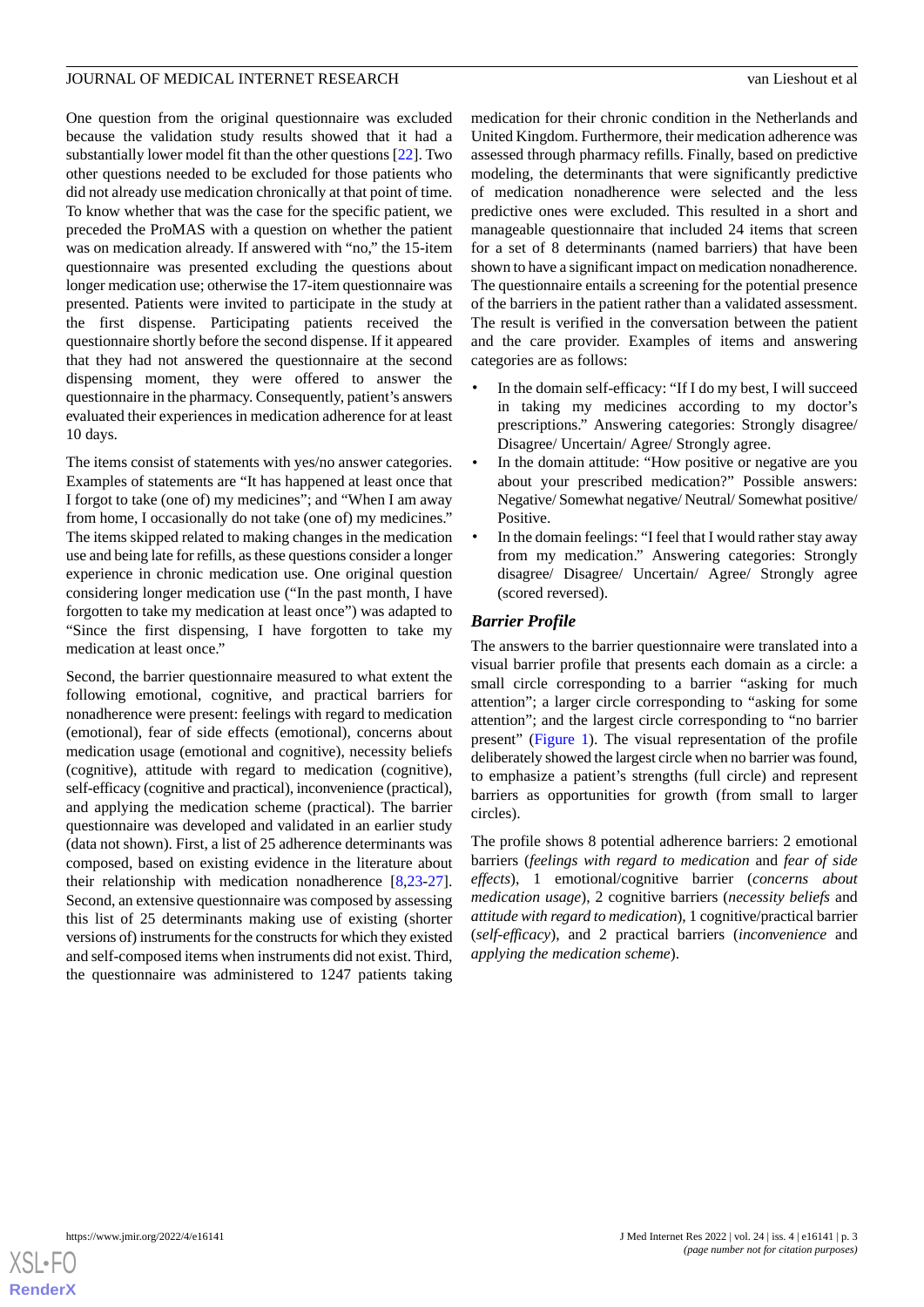#### <span id="page-3-0"></span>**Figure 1.** An example of a barrier profile.



# *Pharmacy Equipment*

Intervention pharmacists and their pharmacy assistants received a 3-hour training comprising an introduction to patient-centered motivational communication, a demonstration of a second dispense discussion with a barriers profile, and skills practice using role play. The training was provided by a psychologist with expertise in patient-centered communication technique. The psychologist instructed the intervention pharmacists and their pharmacy assistants on discussing the profile with the patients to tailor the intervention to overcome personally relevant cognitive, emotional, or practical barriers.

Intervention pharmacies received a manual containing instructions for discussing and overcoming the various potential barriers as reference material at their disposal when they would need it. This manual was developed based on principles of patient-centered communication and with experts' input. The manual held recommendations on how to address each of the possible barriers. In the developmental phase a stakeholder group was involved. This group comprised pharmacists, general practitioners (GPs), a communication expert, technicians, and researchers.

Each pharmacy was provided with a tablet that had an app (BOMM) installed, which was specially developed for registration of participating patients.

It also offered the opportunity to the patient to fill out the questionnaire at the second dispensing as a second chance to those who wanted to participate but failed to do so before. In the intervention pharmacies, the pharmacist used the tablet to review the graphical barrier profile during the second dispensing moment, and to make any notes regarding the conversation and applied intervention. Control pharmacies did not receive the information from the questionnaires, and their consultation during the second dispense was performed as usual.

# *Tailored Intervention*

At the second dispensing moment, a tailored intervention was initiated for patients in the intervention group with an increased risk for nonadherence. The intervention started with a presentation and discussion of the barriers profile. In a personal face-to-face consultation, the pharmacist discussed the relevant barriers in the profile trying to take away or diminish these barriers using a patient-centered communication technique. The pharmacist could use the manual as a reference source to rely on for addressing the relevant barriers (the manual contained specific instructions for addressing each barrier). To address, for instance, the cognitive barrier of necessity beliefs, the intervention, for example, focused on emphasizing the necessity of the medication or stimulating the patient to start self-monitoring of blood pressure or blood glucose levels to make the effect of the medication more visible to him/her and thereby improve the belief that it is necessary to take the medication. Self-monitoring devices were made available by the research group for patients to use during the study. To overcome the practical barrier of a lack of applying the medication scheme, the pharmacist could give additional explanation about the medication scheme or a pill organizer or multidose drug dispensing systems; in some cases, a simplification of the dosage scheme could also be offered. The pharmacist could plan a follow-up consultation.

The pharmacist registered the intervention type in the automated information system, which is shared with the pharmacy team and the GP. This enabled the health care professionals in the general practice to take notice of the intervention and to pay attention to the adherence in line with the pharmacists' intervention.

The feasibility of implementing the use of the adherence tool in the daily pharmacy workflow was piloted in 2 intervention pharmacies. Based on the experiences during the pilot period, workflow adaptations to increase convenience and efficiency

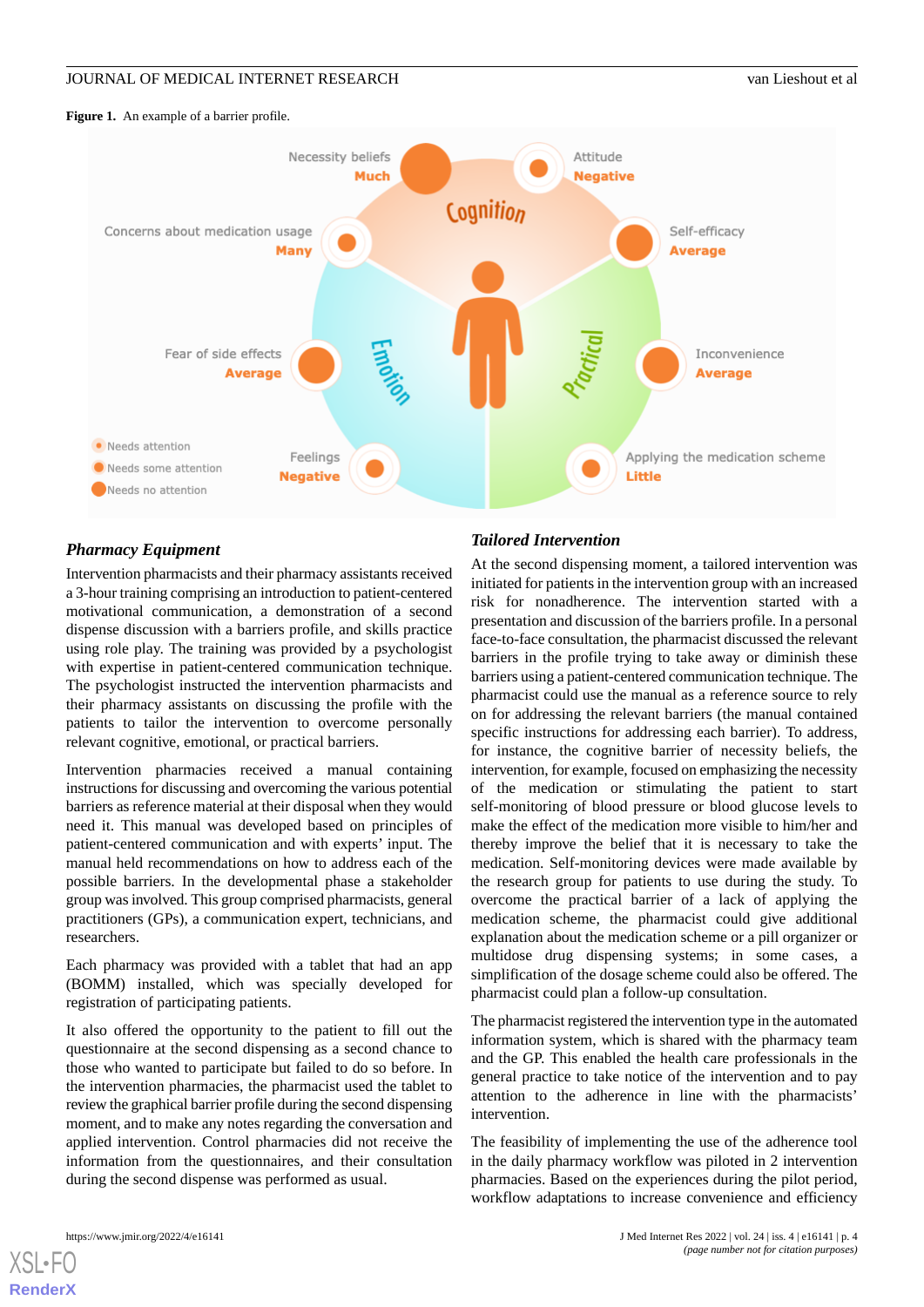were made. Study information for patients and pharmacists, comprising clarification for the patients and flowcharts for the pharmacies, was adapted after the pilot period based on feedback from the pilot pharmacies.

#### **Implementation of the Medication Adherence Tool**

Members of the research team visited all participating pharmacists to explain the study in detail and the use of the app on the tablet and to provide them with an easy-to-understand explanation of the workflow concept. They subsequently also discussed how the workflow concept could be optimally tailored to existing routine work procedures in their pharmacy. One of the project group members from the care group was available during working hours to answer questions arising from the study. Finally, pharmacists had the opportunity to contact one of the pilot pharmacists for questions and advice about study procedures.

Furthermore, intervention pharmacies received a follow-up group session from the trainer on the patient-centered communication technique to provide support and exchange experiences on discussing the barriers profiles.

## **Recruitment of Pharmacies, General Practices, and Patients**

## *Drug Classes and ATC Codes*

The trial was carried out with community pharmacists, GPs, and their patients with a first prescription of cardiovascular or oral blood glucose–lowering medication with Anatomic Therapeutical Chemical (ATC) codes A10B, B01AC, C01A, C01D, C03, C07, C08, C09, or C10 within the study period (see [Multimedia Appendix 1](#page-10-1) for drug classes and ATC codes and [[28\]](#page-12-1)). A first prescription was defined as no drug dispensing from that drug class to the patient in the preceding year. In the Netherlands, patients are listed with a GP. Furthermore, patients generally receive their medication from 1 community pharmacy.

The primary care collaborative DOH (De Ondernemende Huisarts or The Innovative General Practitioner) recruited the pharmacies and general practices for this study. DOH is a general practice collaborative in the South of the Netherlands that developed and implemented structured care for several prevalent chronic conditions including cardiovascular diseases and diabetes. The DOH works in close collaboration with the regional pharmacist organization Stichting Categorale Zorg voor apothekers in Zuidoost Brabant (CaZo). During the trial period patient inclusion failed compared with the expected numbers. For that reason we allowed pharmacies to also include patients listed in general practices not part of the DOH collaborative.

#### *Pharmacies*

DOH closely cooperates with 25 pharmacies and invited all for the study. In a pilot phase, 2 pharmacies tested the use of the medication adherence tool in their daily practice; for that reason they participated in the intervention group. The other participating pharmacies were randomly assigned to the intervention or control group by drawing lots (performed by an independent research assistant), and were informed about their assignment. To ensure that small and large pharmacies were

evenly spread over the intervention and control groups, pharmacies were stratified by "size," dichotomized as "large" or "small" (ie, the number of registered patients from DOH GPs).

#### *General Practices*

DOH general practices received written information about the study before the start. They were encouraged to contact a member of the research team for posing their questions in case things were unclear.

Furthermore, they were offered waiting room materials including information on the study for narrowcasting, to raise awareness about the study, and thus enhance patient inclusion. During the study period, GPs were informed about the study progress in terms of number of participants recruited. The barrier profile and the pharmacists' notes on the intervention were available to the GPs and practice nurses in the electronic chain system, so they could build on this information related to these patients in the intervention group to increase medication adherence in their follow-up contacts with the patient.

#### *Patients*

Patients (>18 years) from a DOH GP with a first dispensing of cardiovascular or oral blood glucose–lowering medication (ATC codes mentioned above), without cognitive impairments, and able to read and speak Dutch were eligible for inclusion. The pharmacies' automatized computer system alerts the pharmacist at first dispensing of any drug at the ATC level 5 (eg, simvastatin). However, the inclusion criterion for this study was more strict in defining a first prescription within a drug class (ATC level 3, eg, statins). Consequently, upon receiving an alert for a first dispensing, the pharmacist had to check whether the prescription was related to the medication studied and whether this dispensing concerned the first drug that the patient received within the drug class during the last year. Pharmacists informed eligible patients about the study, provided them with an information package that also contained the informed consent form, and invited them to participate. Those interested in participating were registered. We included only those patients who returned a signed informed consent form. One week after the first dispensing, these patients received a link to the online questionnaire by email or a paper-based questionnaire if preferred.

For all patients starting with cardiovascular or oral blood glucose–lowering medication with a first prescription from a DOH GP, the GP starts a treatment plan in the electronic information system (referred to as chain information system) that GPs and pharmacies use in their current daily practice to report about the condition and laboratory results of their patients and this is accessible to the different caregivers in the chain who are involved in the care of the patient (eg, GP, pharmacist, nurse practitioner). For patients in intervention pharmacies with a high nonadherence risk, the pharmacists could access the graphical barrier profile (see [Figure 1](#page-3-0) for an example) in the chain system and in the app on the tablet by entering the credentials of the patient.

```
XS\cdotFC
RenderX
```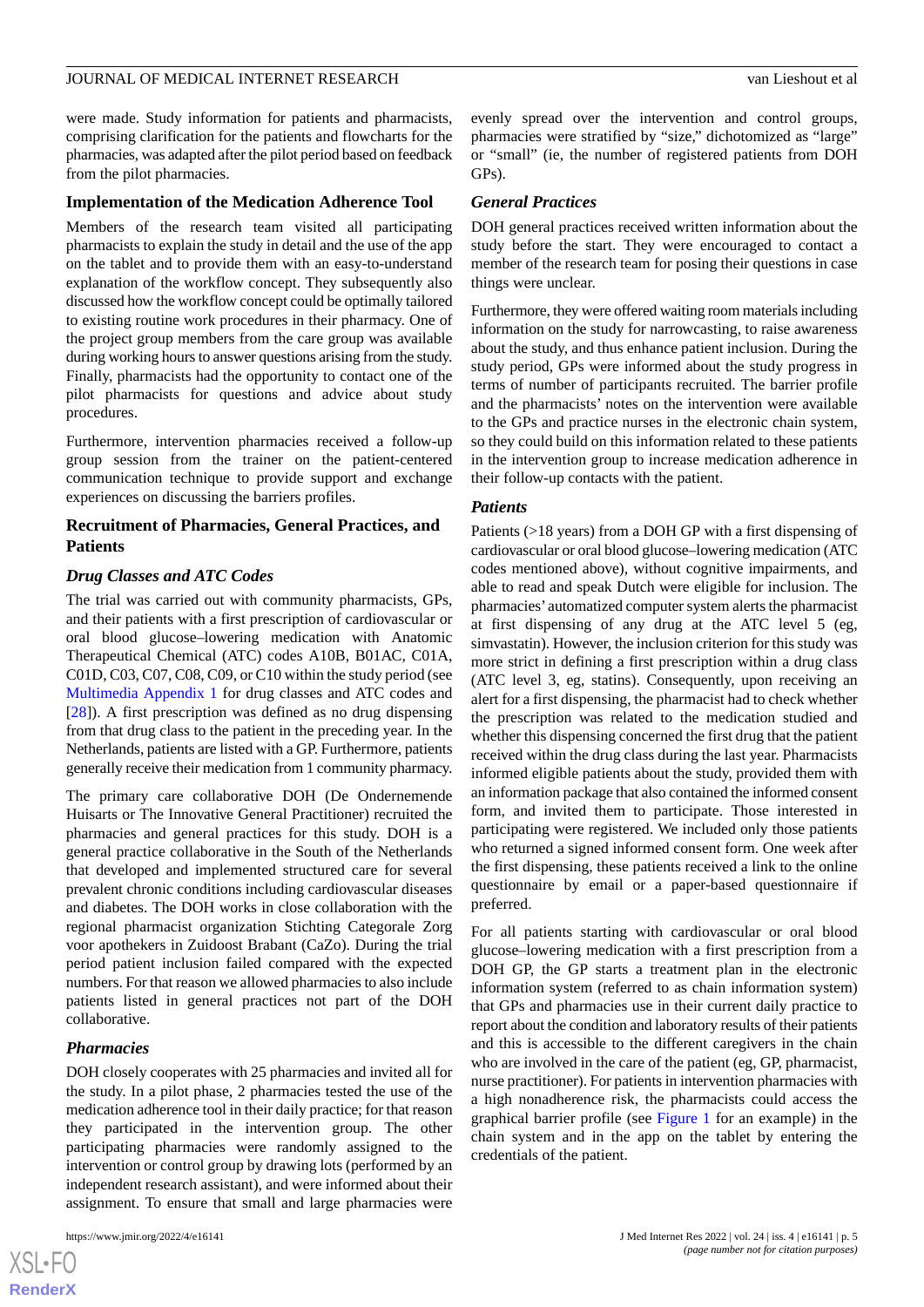## **Ethical Approval and Informed Consent**

The study was reviewed and approved by the local Medical Research Ethics Committee, the Commissie Mensgebonden Onderzoek (CMO) region Arnhem-Nijmegen (registration number 2015-1604).

During their pharmacy visit for a first dispense, eligible patients were invited to participate and received a package with study information and an informed consent form. Additionally, we asked informed consent from participating pharmacies and GPs to share data regarding the condition and the medication use of participating patients.

## **Measures**

# *Nonadherence Risk*

The revised ProMAS questionnaire consisted of 15 or 17 questions depending on the use of chronic medication prior to the study. Each question on the ProMAS has 2 answer categories, leading to a maximum sum score of 15 or 17. In the 18-item ProMAS the cut-off value for being at risk for nonadherence was 14. As we skipped 1 question, we pragmatically lowered the cut-off value to 13: patients with a score of ≤13 were classified as having an increased risk for nonadherence, whereas those with a score above 13 were not. We used the same cut-off for patients who had to answer only 15 questions to minimize the probability of excluding patients that might have an increased risk for nonadherence. The revised ProMAS was applied 2 weeks after treatment initiation (baseline) and at 8 months' follow-up, both in the intervention and in the control group. In the follow-up measurement all patients received the 17-item revised ProMAS questionnaire. The revised ProMAS score at baseline signaled nonadherence risk and showed whether the patient was eligible for an intervention while the control group data were used to assess the predictive values of the revised ProMAS. The effectiveness of the intervention on the revised ProMAS score at follow-up was a secondary outcome measure.

# *Barriers to Adherence*

Similar to the nonadherence risk, barriers were assessed at inclusion and follow-up, and in both the intervention group and the control group. The result at baseline informed the infographic and consequently the intervention in those patients in the intervention group that had a revised ProMAS score indicative of a high nonadherence risk. Data at inclusion in the control group were used to assess the predictive values of the barrier questionnaire. The results at follow-up were used to assess the effectiveness of the intervention on the barriers.

# *Adherence*

Medication adherence was calculated as the percentage of days covered (PDC) by medication based on pharmacy dispensing data of 1 drug group from therapy initiation to follow-up after 8 months. The denominator of the PDC was the number of days in 8 months from the first dispensing. For the numerator of the PDC we counted the days covered by medication. Gaps in availability due to late follow-up dispensing led to a lower PDC.

We used the PDC in a dichotomized way and as a continuous measure. Applying Haynes's empirical definition of adequate

adherence (ie, at least 80% of drugs taken) to antihypertensive medication, patients with a PDC of at least 80% were labeled as "adherent." Although it may depend on the specific medication in use, this cut-off point is commonly used in the literature as a critical value for nonadherence [[29,](#page-12-2)[30\]](#page-12-3). As second main outcome, we assessed the effectiveness of the intervention on the PDC as continuous measure.

PDCs were calculated per medication group [\(Multimedia](#page-10-1) [Appendix 1\)](#page-10-1), except for blood glucose–lowering drugs, which were calculated at the subclass level, for example, biguanides (ATC code A10BA) and sulfonylurea derivatives (ATC code A10BB).

The follow-up period was set at 8 months to include at least two follow-up prescriptions covering 3 months each after the first dispensing for 2 weeks. Within participating pharmacies information on the PDC of included patients was received in an anonymized way for intervention and control pharmacies.

## **Outcomes**

## *Primary Outcome*

The primary outcome was the effectiveness of the intervention on medication adherence (PDC dichotomized as ≥80% of days covered and PDC as a continuous measure) comparing intervention and control group patients after an 8-month follow-up.

## *Secondary Outcomes*

- The difference in percentage of patients with an increased risk for nonadherence based on the revised ProMAS between the intervention and control groups after an 8-month follow-up.
- The effectiveness of the intervention on the composite barrier score (See the "Data Analysis" section).
- The positive and negative predictive values of (1) the revised ProMAS score and (2) the barriers profile measured at baseline in the control group in relation to medication adherence at 8 months' follow-up.

In the study protocol we formulated a secondary outcome relating to medication adherence in the subgroup of patients with a follow-up period of at least one year. As data might be available easily, this would be a way to study whether an effect would sustain. We refrained from this outcome because we found no effectiveness in the primary outcome after 8 months.

## **Sample Size**

For the sample size calculation we assumed that 60% of the patients at high risk in our sample, based on their revised ProMAS score, would be nonadherent (defined as PDC <80%), with a 20% increase in patients with a PDC ≥80% in the intervention group compared with the control group [[31\]](#page-12-4). Concerning the effect of clustering of patients within pharmacies, we assumed an intracluster correlation of 0.05.

For this trial in the care group setting, we expected at least 14 community pharmacies to participate. The sample size calculation indicated that 39 patients at high risk for nonadherence are needed per pharmacy (power 80%, type 1 error 5%; PASS software version 11).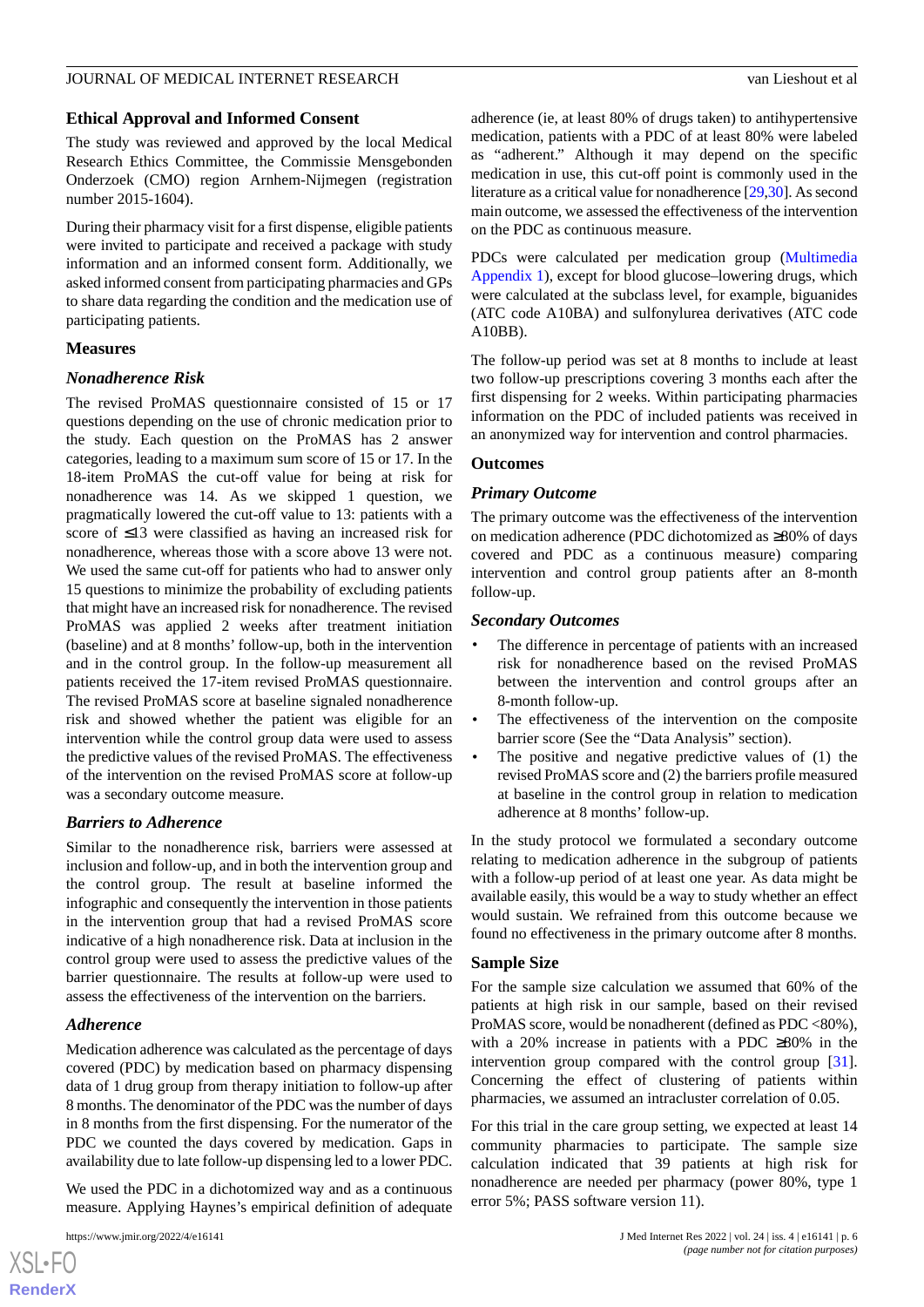## **Data Analysis**

To assess differences between the groups, we performed linear and logistic mixed model multilevel analyses, with adjustment for potential confounders (patient age, gender, diagnosis [diabetes or not]). We planned to control for the number of comedication in chronic use, but lacked the data for this.

We compared differences in medication adherence between the intervention and control groups both as a dichotomous (PDC  $\langle 80\% \text{ versus PDC} \geq 80\%$  and as a continuous outcome measure. We performed intention-to-treat analyses.

During the study period data from the process evaluation (eg, patient interviews) showed that the intervention was not always applied. Post hoc we performed the same analyses per protocol. From the intervention group we included only those patients from whom we had proof that they actually received an intervention (based on a note about the intervention in the electronic chain system or from questionnaire or interview data from the process evaluation) and compared these with the patients in the control group.

During analysis we discovered much higher adherence rates in the control condition than anticipated. We therefore tested whether the dichotomized adherence differed between all patients starting research medication in control pharmacies and our research sample in the control group that was part of this larger group of patients. Adherence was based on the PDC, assessed in the same way as for the study population. We used a chi-square test.

We compared differences in the revised ProMAS score between the intervention and control groups by a fixed cut-off point (score  $\leq$ 13 versus  $>$ 13) and the mean score between the groups at follow-up.

Further secondary analyses assessed the difference in the composite barrier profile score between the intervention and control groups. For this outcome we computed a composite barrier score based on the profile presentation. Each barrier was scored as 1 (indicative for serious barrier), 2 (possible barrier asking for some attention), or 3 (no barrier). We added the 8 barrier scores to form the composite barrier score with a range from 8 to 24, with a higher score indicating fewer barriers.

The predictive values of the revised ProMAS score were computed based on cross tabulation of revised ProMAS and PDC scores dichotomized. All these analyses were performed using SPSS software (version 25; IBM Corp).

Finally, the predictive value of the barrier profile was assessed using machine learning, performed in R [\[32](#page-12-5),[33\]](#page-12-6). The barrier profile consists of 8 individual barrier scores that were used to train a machine learning algorithm to predict adherence at 8 months. The benefit of using a machine learning technique is that combinations of the individual barrier scores that are indicative of nonadherence will be discovered during the training phase of the machine learning model. To create a machine-learned predictive model, the data set was split into training, test, and validation sets. The training set was used for learning the parameters of the predictive model. The test set was used to tune the parameters of a predictive model and the validation set to evaluate the performance of the predictive model. Two-thirds of the sample was used as the test and training sets and one-third for validation.

For evaluating the performance of the predictive model, a 10-fold cross validation was applied [\[34](#page-12-7)]. To find the most appropriate machine learning technique for our data, 3 techniques were tested: random forest, kernel support vector machines, and generalized linear models [[35](#page-12-8)[,36](#page-12-9)].

# *Results*

# **Overview**

A total of 15 community pharmacies participated (7 pharmacies in the intervention group and 8 in the control group).

In total, pharmacies registered 1405 patients for the study. Of them, 806 completed the first questionnaire and returned a signed informed consent form. Of these 806 patients, pharmacy data were available for 684 patients. We had to exclude 192 patients as they turned out to be no initiators of their drug group according to study criteria (but switchers or restarters) or because they did not start chronic medication from our predefined groups and thus were not eligible for inclusion. So, for analyses we finally had available data from 492 patients. In the intervention group 129/253 patients (51.0%) had a revised ProMAS score, indicating high nonadherence risk; in the control group this concerned 115/239 patients (48.1%). [Table 1](#page-7-0) describes the sample in terms of the basic patient characteristics; the intervention group and the control group showed no important differences. The questionnaire at 8-month follow-up was filled in by 370 of the 492 patients. Patient inclusion numbers per pharmacy varied from 3 to 107 patients.

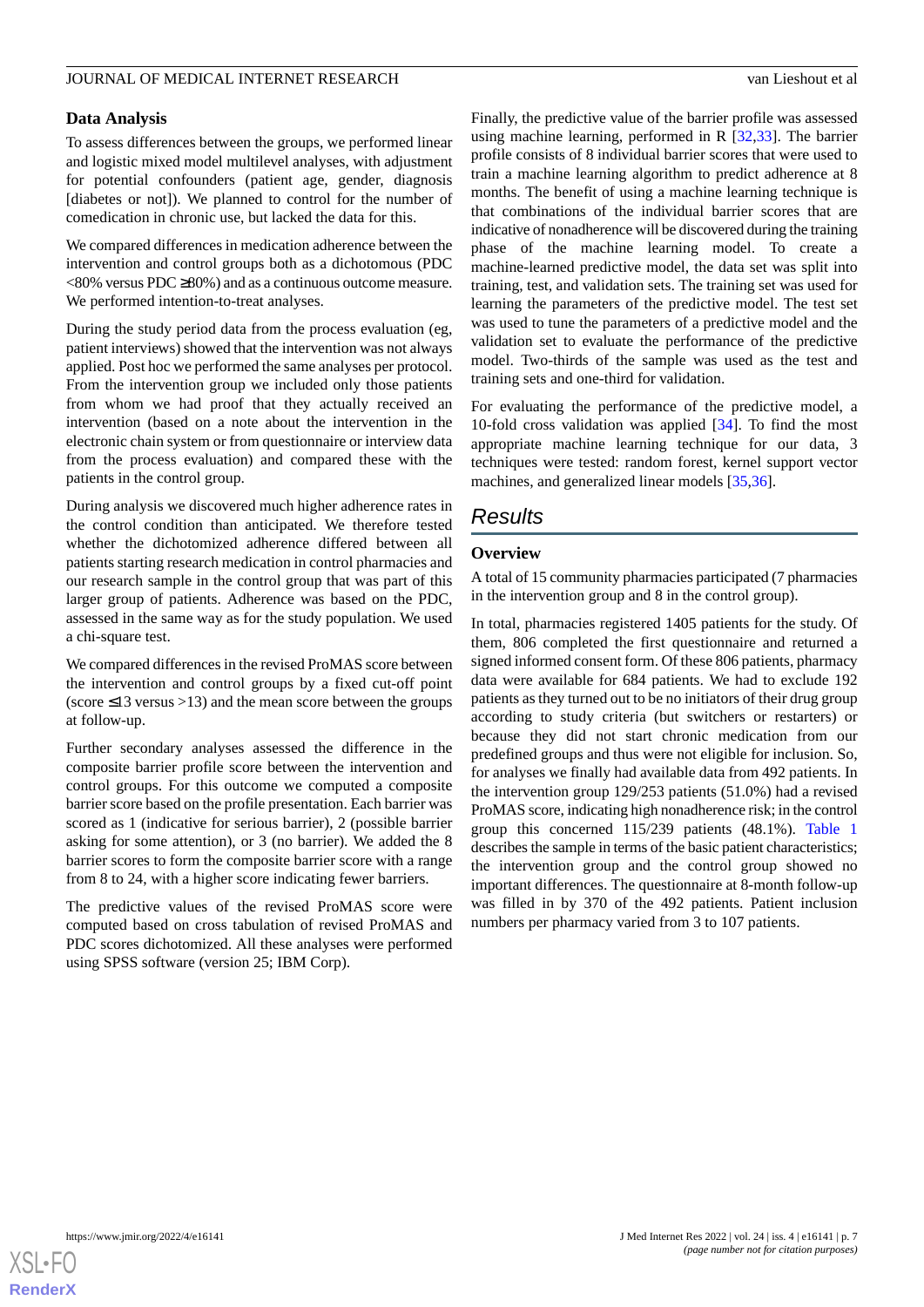<span id="page-7-0"></span>

|  | Table 1. Patient characteristics. |
|--|-----------------------------------|
|--|-----------------------------------|

| Characteristics                                                        | Intervention group $(n=253)$ Control group $(n=239)$ |            |
|------------------------------------------------------------------------|------------------------------------------------------|------------|
| Female, $n$ $(\%)$                                                     | 127(50.2)                                            | 107(44.8)  |
| Age, mean (SD)                                                         | 63.7(10.8)                                           | 62.5(10.6) |
| On chronic medication before starting the study medication, $n$ $(\%)$ | 194 (76.7)                                           | 185 (77.4) |
| In a disease management program for diabetes, $n$ $(\%)$               | 39(15.4)                                             | 43(18.0)   |
| Revised ProMAS <sup>a</sup> score, mean (SD)                           | 12.8(3.3)                                            | 12.9(3.0)  |
| Revised ProMAS score $\leq$ 13, n (%)                                  | 129(51.0)                                            | 115(48.1)  |
| Composite barrier score, mean (SD)                                     | 19.4 (2.34)                                          | 19.3(2.26) |
| Second survey completed, n (%)                                         | 188 (74.3)                                           | 182 (76.2) |

a ProMAS: Probabilistic Medication Adherence Scale.

#### **Outcomes**

#### *Primary Outcome*

Our primary outcome, medication adherence after 8 months, was 65.1% (84/129) in the intervention group and 66.1% (76/115) in the control group. There was no significant difference between the intervention group and the control group (B=–0.01; 95% CI –0.59 to 0.57; *P*=.96). Patients with programmed diabetes care showed a significantly better medication adherence (B=1.02; 95% CI 0.21-1.84; *P*=.01).

Analyzing the data considering the PDC as a continuous outcome gave comparable results (effect intervention: B= –0.74; 95% CI –11.0 to 9.5; *P*=.87; effect programmed diabetes care: B=16.3; 95% CI 6.2-26.5; *P*=.002).

In our post hoc per-protocol analysis we compared the medication adherence of 74/129 patients in the intervention group who received an intervention (71 based on records in the information system, and an additional 3 based on data from patient interviews) with the 115 patients in the control group. No significant difference in medication adherence was found for adherence dichotomized (B=0.19; 95% CI –0.50 to 0.89; *P*=.58) and as a continuous outcome (B=4.5; 95% CI –7.8 to  $16.9: P = .40$ .

Medication adherence in all patients starting research medication in the control pharmacies during the research period was 47.79% (2471/5170). This differed significantly from the 72.8% (174/239) in our control sample (*P*<0.001).

## *Secondary Outcomes*

## *ProMAS Score and Effectiveness of the Intervention*

A total of 370 patients filled in the first as well as the second survey. In the intervention group 55.3% (104/188) had a low

revised ProMAS score at 8 months' follow-up, indicative of a high nonadherence risk; in the control group 51.6% (94/182) had a low revised ProMAS score. The average revised ProMAS score was 12.64 and 12.74, respectively (*P*=.77).

Controlling for clustering in pharmacies, the revised ProMAS score at inclusion, age, gender, and disease management program (diabetes or not), the effect of the intervention was nonsignificant (B=0.05; 95 CI –0.46 to 0.57; *P*=.85). Revised ProMAS dichotomized gave comparable results (B=0.16; 95% CI –0.31 to 0.62; *P*=.50).

We assessed the effectiveness of the intervention on the barrier profile. The average score on the barrier profile at follow-up was 19.7 in the control group and 19.9 in the intervention group. Controlling for clustering in pharmacies, the barrier profile at inclusion, age, gender, and disease management program (diabetes or not), the effect of the intervention was nonsignificant (B=0.11; 95% CI –0.49 to 0.71; *P*=.69).

# *Predictive Values of Revised ProMAS*

We tested the predictive value of the revised ProMAS and the barrier questionnaire on the data from all 239 patients in the control group (all data are presented in [Table 2\)](#page-8-0). In the control group medication adherence was 72.8% (174/239). Of the patients with a low revised ProMAS score predicting a high risk for nonadherence, 33.9% (39/115) had a PDC less than 80% (nonadherent). This was the positive predictive value of revised ProMAS. Conversely, the negative predictive value was 79% (98/124), meaning that 79% of the patients with a high revised ProMAS score not indicative for a high nonadherence risk had a PDC of 80% or more (adherent). The sensitivity of revised ProMAS was 60% (39/65).

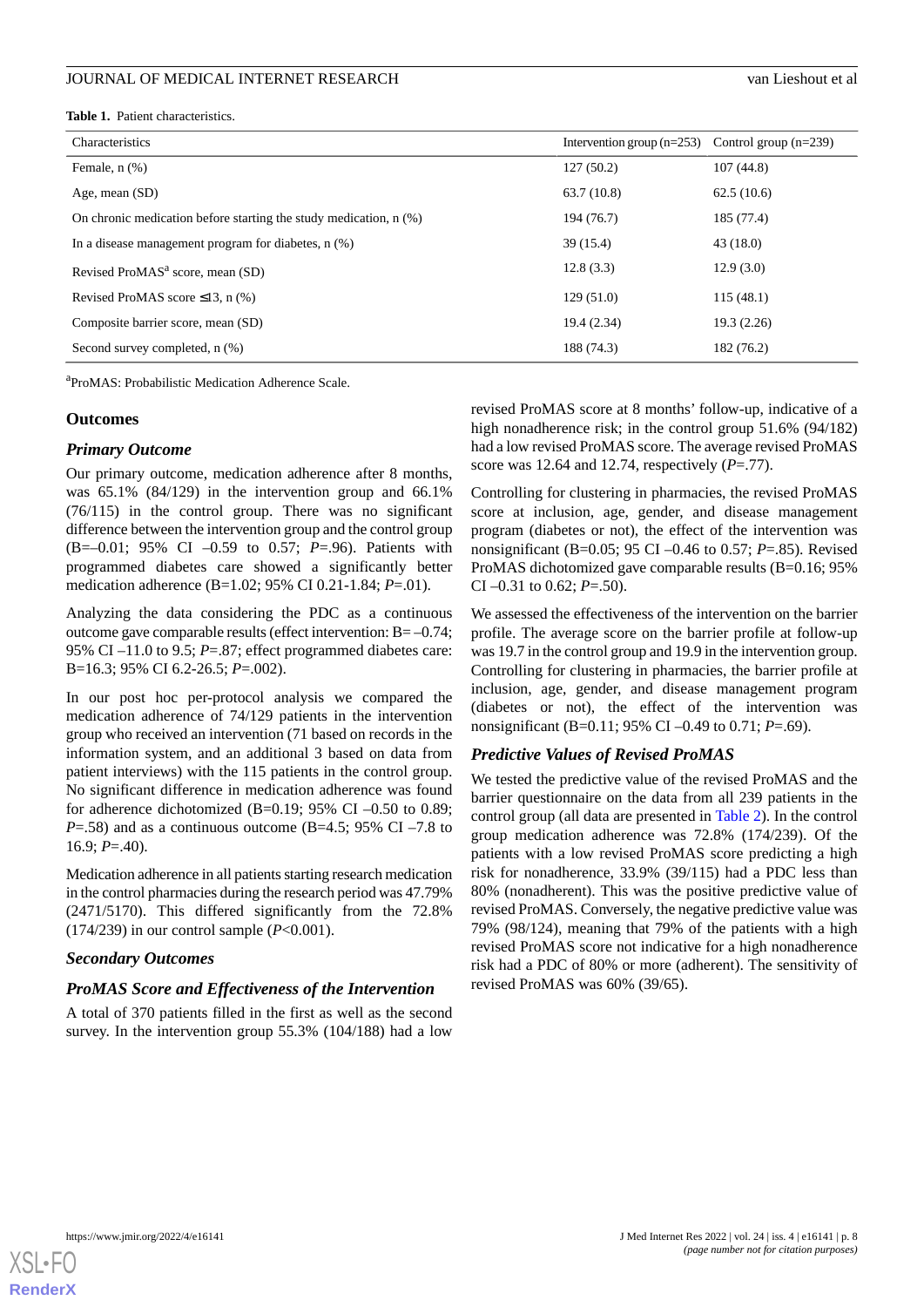| Revised ProMAS <sup>a</sup> score | Medication adherence |          |       |  |
|-----------------------------------|----------------------|----------|-------|--|
|                                   | Nonadherent          | Adherent | Total |  |
| $\leq$ 13                         | 39                   | 76       | 115   |  |
| $\geq$ 14                         | 26                   | 98       | 124   |  |
| Total                             | 65                   | 174      | 239   |  |

#### <span id="page-8-0"></span>**Table 2.** Revised ProMAS score versus medication adherence.

<sup>a</sup>ProMAS: Probabilistic Medication Adherence Scale.

#### *Predictive Values of the Barrier Questionnaire*

<span id="page-8-1"></span>The barrier profile consists of 8 individual barrier scores that were used to train a machine learning algorithm to predict adherence at 8 months. [Figure 2](#page-8-1) shows the average performance

of the 3 applied learners. The best performing learner was the random forest with an area under the curve of 0.795.

Applying the random forest model to the validation set (102/239 patients) yielded the following results: positive predictive value 74%; negative predictive value 80%; and sensitivity 76%.

**Figure 2.** The performance of 3 machine learning techniques (random forest, kernel support vector machines [KSVMs], and generalized linear models). The results are the average outcomes of a 10-fold cross validation and relate to the predictive value of the answers on the barrier assessment survey.



# *Discussion*

# **Principal Findings**

Among initiators of diabetic or cardiovascular drugs, we found no effect of our intervention on medication adherence as measured by pharmacy dispensing data at 8 months'follow-up. Further, the intervention did not significantly change the secondary outcomes for the medication adherence risk and barriers at 8 months'follow-up. Instead, receiving programmed diabetic care was associated with higher medication adherence.

The positive and negative predictive values of the risk assessment based on the revised ProMAS questionnaire were 34% and 79%, respectively. Sensitivity was 60%. The predictive

values of the barrier questionnaire were 74 and 80%, respectively.

Below we discuss several factors that may have influenced the results: (1) the adherence in the control group was high and left little room for improvement; (2) our study lacked power, as the final patient number eligible for analysis was lower than expected; (3) the fidelity of the pharmacists in the intervention group to perform the intervention was lower than expected (many patients actually did not receive the intervention); (4) the accuracy of the revised ProMAS in predicting nonadherence was limited; (5) the quality of the intervention delivery may have been suboptimal; (6) the opportunities to enhance the impact of the intervention in the care chain were not leveraged.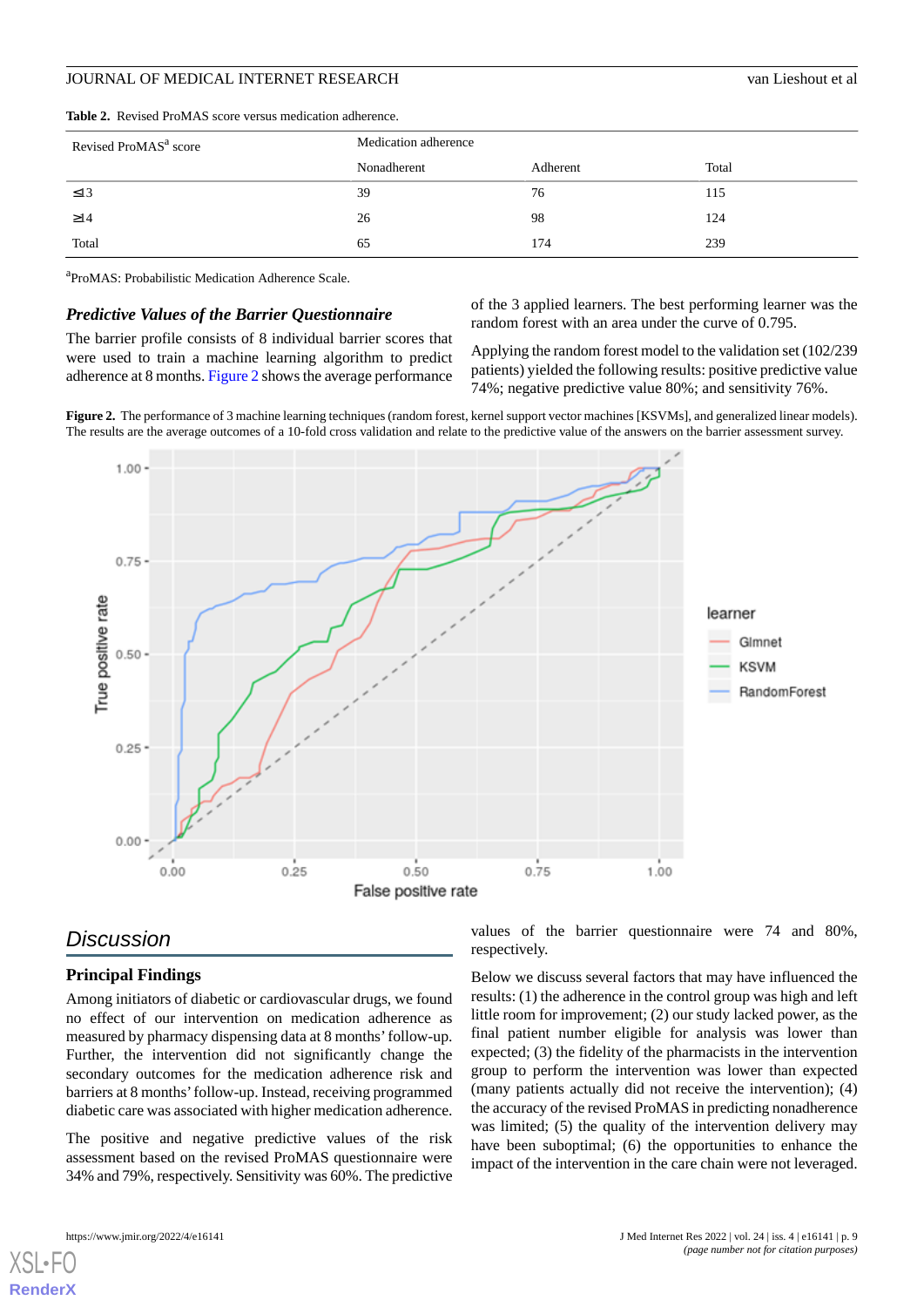An important hindrance in our study was—in itself very positive—the finding of the high medication adherence level in the control group: 66.1% (76/115) of the patients at high nonadherence risk had a PDC over 80%. Many patients had an already optimal PDC of 100% from usual care alone, which leaves no room for improvement. Although we have no data proving it, we expect that repeat prescription services and multidose dispensing systems may have led to more patients with a PDC of 100%. When offered more often in study patients, this might be seen as a form of cross over.

Our assumptions for the sample size calculation were based on average adherence data in the literature of 50%. This percentage was confirmed by the adherence of all patients starting research medication in the control pharmacies of 47.79% (2471/5170). The high medication adherence in our sample gives rise to several possible explanations. First, this may be due to selection in the pharmacies during the phase of inviting patients at the first dispensing. Selection bias might also have occurred at the patient level: patients who consider medication adherence important might be more willing to participate in the study. Another explanation of the high adherence rate in our study sample might be the so-called Hawthorn effect: knowing you participate in a study will influence your behavior [\[37](#page-12-10),[38\]](#page-12-11). Finally, the questionnaire used in both the intervention and control groups might have triggered patients to reflect on their behavior, their health, and the importance of medication, resulting in higher adherence rates. Therefore, filling out the questionnaire might be considered an intervention in itself.

We operationalized medication adherence by pharmacy dispense data, which might be criticized. The PDC as a surrogate measure of adherence is a conservative measure for nonpersistence without taking noninitiation into account [[9\]](#page-11-5).

Second, the intervention was not always delivered to those patients selected for it. All patients with a revised ProMAS score indicative of a high nonadherence risk had to be offered an intervention with notes in the multidisciplinary electronic file. From the lack of notes and from patient information gathered in the process evaluation, we learned that many eligible patients did not receive an intervention. Clear descriptions, possibilities for flexible time management, simple patient inclusion, and task delegation could increase participation in the intervention [[39\]](#page-12-12). Although the pharmacists agreed to participate, the lack of flexibility relating to the timing of the intervention might have been a barrier to perform it according to the intervention protocol.

In our per-protocol analyses we only included those patients to whom the intervention was actually offered. However, in this smaller sample we did not find an effect.

Third, the number of included patients per month proved to be far lower than anticipated. The research team, therefore, put much effort in supporting the pharmacies to invite patients and we increased the potential of eligible patients by allowing them to be included from GPs other than the participating GP care group. Still, we did not manage to reach the calculated sample size. Moreover, we ended up with a large variation between numbers of included patient per pharmacy. Variation in cluster size requires even higher numbers to achieve the same statistical

[XSL](http://www.w3.org/Style/XSL)•FO **[RenderX](http://www.renderx.com/)**

power level [\[40](#page-12-13)]. The final sample size was even further compromised because we had to exclude patients from the analysis who did not fulfil the inclusion criteria. This was mainly due to the stricter criteria for therapy initiation from our study compared with the automated alerts from the pharmacy system.

Fourth, the accuracy of the prediction of nonadherence risk was limited. We preferred to use the revised ProMAS over other adherence questionnaires as it measures behavior and not the beliefs, attitudes, and intentions [[22\]](#page-11-16). The adherence results in our control group showed that 2 out of 3 patients who were offered an intervention would have been adherent at 8 months without an intervention. This is inefficient regarding time and means and dilutes any possible effect from a research perspective. By contrast, with a revised ProMAS sensitivity of 60% in 40% of nonadherent patients we missed the chance to offer these patients an intervention. Although personalized care involves risk stratification, the diagnostic ability of revised ProMAS may not have been sufficient yet. The predictive characteristics of the barrier questionnaire proved to be better.

Fifth, the quality of intervention delivery may have been suboptimal. Before the start of the project, pharmacists followed a 3-hour training in communication skills and intervention delivery. During the intervention period, pharmacists were offered extra training to improve their communication skills for the intervention. Process evaluation showed that this training was mainly used to discuss difficulties in patient inclusion and thus communication skills may not have been developed as expected.

Sixth, collaboration between pharmacy and general practice in reinforcing the intervention did not happen. Moreover, pharmacists did not offer devices to measure blood pressure or blood glucose to the patients, although we offered this as a way to improve patients' motivation [[12\]](#page-11-8). Interviews during the study period with the pharmacists showed that they experienced a lack of skills to recruit and perform adherence conversation and often lacked time to execute interventions on busy days.

Improvement of our intervention might apply various elements. The basic principle of profiling a patient based on nonadherence risk and barriers for adherence seems to align well with the trend to provide personalized care in general and more specific with the trend to tailor medication adherence interventions to the needs of the patient.

Improving the instrument for patient selection would help to put the energy where it is most beneficial. The positive and negative predictive values of the revised ProMAS were 34% and 79%, respectively. In their review, Lam and Fresco [\[41](#page-12-14)] mentioned that the Morisky Medication Adherence Scale has advantages over other self-reporting adherence scales. Tan et al [[42\]](#page-12-15) found in their review 2 studies reporting predictive values of the Morisky Medication Adherence Scale. The positive predictive values were 0.41 and 0.71, the negative predictive values were 0.65 and 0.43, respectively [[43,](#page-12-16)[44\]](#page-12-17). Further research could include the evaluation of the individual responses of all patients to the revised ProMAS questionnaire. This would provide more insight into its test characteristics.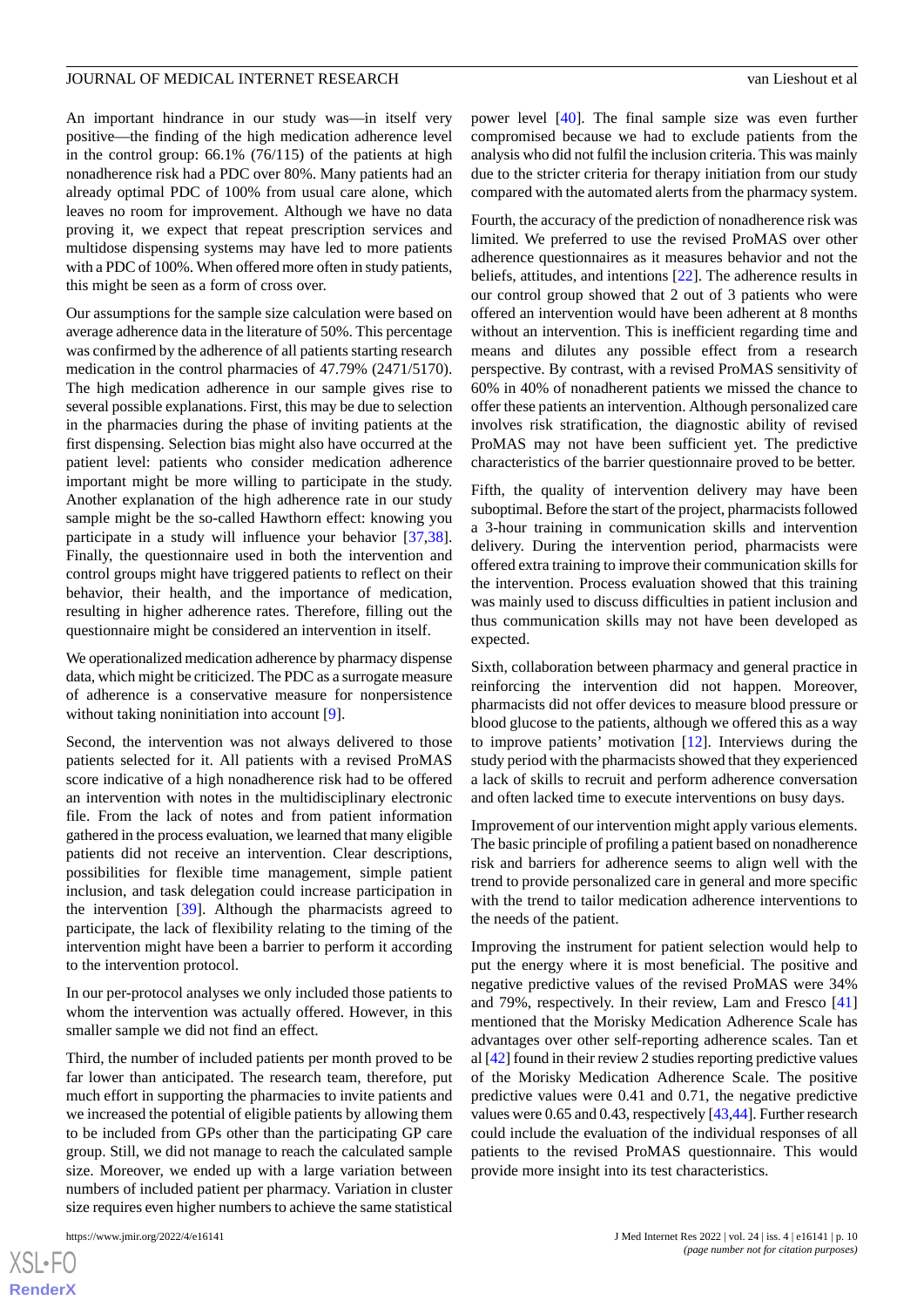Additionally, from dispensing data available in the pharmacy, it should be possible to only provide the intervention to patients on chronic medication not collecting their medication in time.

The assessment of the predictive values of the barrier profile shows better results to target patients than those of the revised ProMAS, indicating that the barriers measured are relevant for medication adherence.

More collaboration in the chain of health care professionals is another possible way to strengthen the intervention. When in the general practice the barrier profile and the data from the pharmacist's intervention are directly visible in the chain system, the GP and practice nurse can build upon the intervention or at least support and underline it. In our study the intervention was not supported in the general practice.

## **Strengths and Limitations**

As discussed above, the sample size was an important limitation of our study. We failed to include the patient numbers needed and for about 100 participants medication data could not be linked. Almost 200 patients included were not eligible because they were not a "starter" with one of the trial medications. To increase patient recruitment, we allowed pharmacists who hardly managed to include patients to include patients listed with GPs from another care group. Although we do not expect effect on the outcome, this change in eligibility is a limitation.

Another limitation was that we had to adapt the ProMAS questionnaire for those patients not on medication yet. Consequently, the version we used, excluding questions, was not formally validated as the original version. The measurement of nonadherence risk only shortly after medication initiation may result in a slightly more positive nonadherence risk due to the situation-specific nature of certain items and the decreased chance of the occurrence of these situations in a short period compared with a longer period (eg, When I am away from home, I occasionally do not take my medicine). However, we used a liberal cut-off, thereby lowering the chances of missing any patients at increased risk for nonadherence.

In our research we were not able to control for polypharmacy. Patients on medication and starting with another medication (add-on) are in another situation than patients starting with 1 first medication. While more medication can add more difficulties, it could also enhance adherence to existing regimen(s).

An important strength of our study was the trial design, with pharmacies being randomized and analyses taking patient clustering into account. This was achieved in collaboration with an industrial company providing user-friendly technology and the care professionals with their care group policy makers. This study was carried out in the daily practice after a pilot phase to customize the processes and materials.

Taking less medication by skipping dosages and stopping after a certain period may result in the same PDC indicating nonadherence. So, our PDC data do not allow for conclusion on the type of nonadherence.

## **Conclusion**

Our tailored intervention for initiators of cardiovascular or diabetes medication did not improve medication adherence compared with usual care. However, interventions tailored to individual barriers of those patients with an increased risk for nonadherence appear to be a good strategy in line with the current policy to personalize care. A study with a better selection of those patients who could benefit and a better implementation of the intervention might well show positive results.

## **Acknowledgments**

We acknowledge Stichting Categorale Zorg voor apothekers in Zuidoost Brabant (CaZo), the regional pharmacist organization, and De Ondernemende Huisarts (DOH), the general practitioners collaborative, for their collaboration. Funding for this study is provided by Philips.

## <span id="page-10-1"></span>**Conflicts of Interest**

Two authors (JL and AvH) are salaried employees of Philips. The other authors (JvL and MT) are salaried professionals of the Scientific Center for Quality of Healthcare (IQ healthcare), Radboudumc. IQ healthcare received a grant from Philips.

# **Multimedia Appendix 1**

Patients starting medication from the listed ATC codes for cardiovascular or oral blood glucose lowering medication were eligible for inclusion.

[[DOCX File , 17 KB](https://jmir.org/api/download?alt_name=jmir_v24i4e16141_app1.docx&filename=8870d20baa4f2310cf32c187549e1f82.docx)-[Multimedia Appendix 1\]](https://jmir.org/api/download?alt_name=jmir_v24i4e16141_app1.docx&filename=8870d20baa4f2310cf32c187549e1f82.docx)

# <span id="page-10-0"></span>**Multimedia Appendix 2**

CONSORT-eHEALTH checklist (V 1.6.1). [[PDF File \(Adobe PDF File\), 2495 KB](https://jmir.org/api/download?alt_name=jmir_v24i4e16141_app2.pdf&filename=37884d9cf8a0252d019b472948351399.pdf)-[Multimedia Appendix 2\]](https://jmir.org/api/download?alt_name=jmir_v24i4e16141_app2.pdf&filename=37884d9cf8a0252d019b472948351399.pdf)

## **References**

[XSL](http://www.w3.org/Style/XSL)•FO **[RenderX](http://www.renderx.com/)**

1. Schroeder K, Fahey T, Ebrahim S. Interventions for improving adherence to treatment in patients with high blood pressure in ambulatory settings. Cochrane Database Syst Rev 2004(2):CD004804. [doi: [10.1002/14651858.CD004804\]](http://dx.doi.org/10.1002/14651858.CD004804) [Medline: [15106262](http://www.ncbi.nlm.nih.gov/entrez/query.fcgi?cmd=Retrieve&db=PubMed&list_uids=15106262&dopt=Abstract)]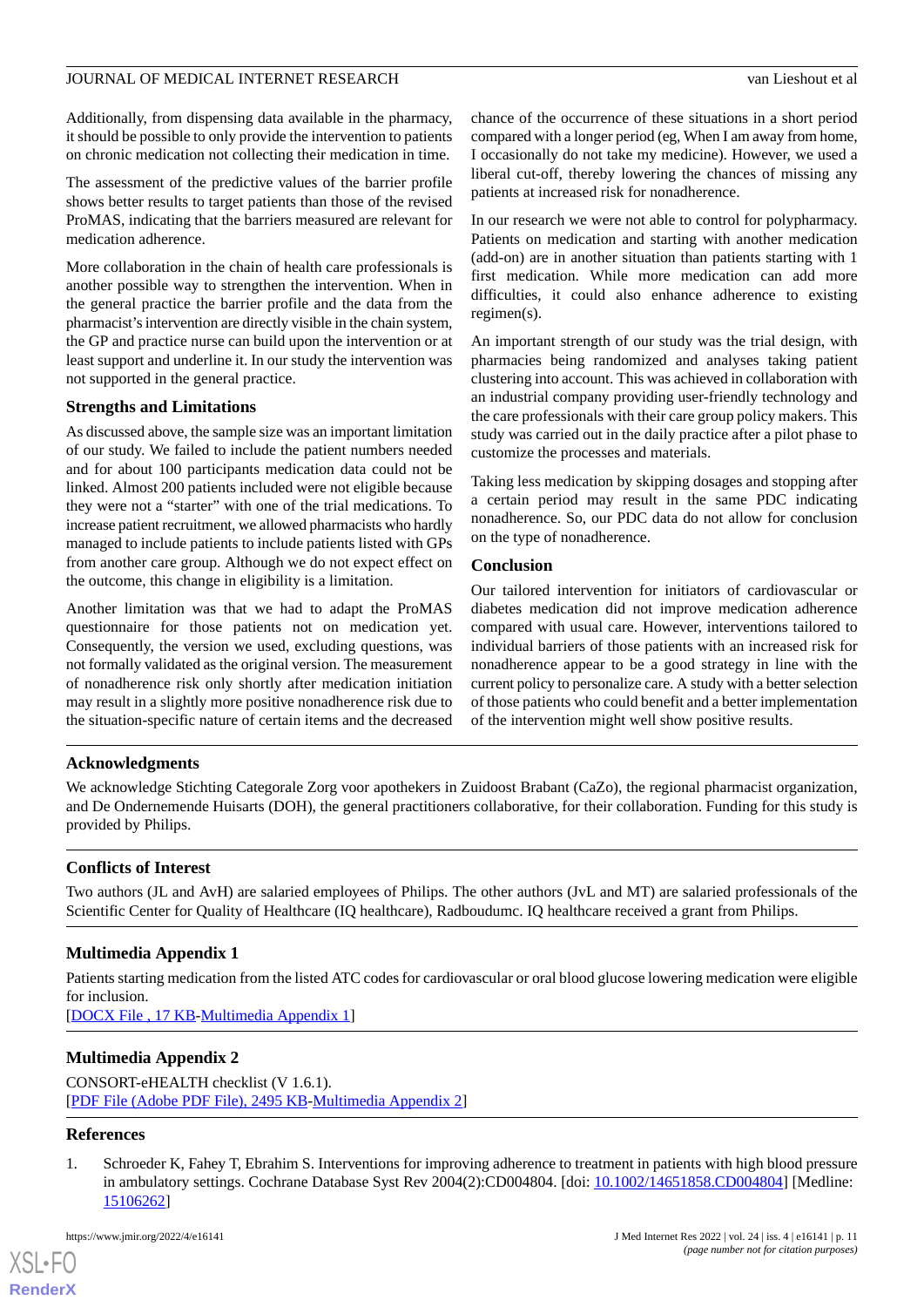- <span id="page-11-0"></span>2. Dolce JJ, Crisp C, Manzella B, Richards JM, Hardin JM, Bailey WC. Medication adherence patterns in chronic obstructive pulmonary disease. Chest 1991 Apr;99(4):837-841. [doi: [10.1378/chest.99.4.837\]](http://dx.doi.org/10.1378/chest.99.4.837) [Medline: [2009784\]](http://www.ncbi.nlm.nih.gov/entrez/query.fcgi?cmd=Retrieve&db=PubMed&list_uids=2009784&dopt=Abstract)
- <span id="page-11-2"></span>3. Haynes RB, Ackloo E, Sahota N, McDonald HP, Yao X. Interventions for enhancing medication adherence. Cochrane Database Syst Rev 2008 Apr 16(2):CD000011. [doi: [10.1002/14651858.CD000011.pub3](http://dx.doi.org/10.1002/14651858.CD000011.pub3)] [Medline: [18425859\]](http://www.ncbi.nlm.nih.gov/entrez/query.fcgi?cmd=Retrieve&db=PubMed&list_uids=18425859&dopt=Abstract)
- 4. Krueger KP, Berger BA, Felkey B. Medication adherence and persistence: a comprehensive review. Adv Ther 2005;22(4):313-356. [doi: [10.1007/BF02850081\]](http://dx.doi.org/10.1007/BF02850081) [Medline: [16418141\]](http://www.ncbi.nlm.nih.gov/entrez/query.fcgi?cmd=Retrieve&db=PubMed&list_uids=16418141&dopt=Abstract)
- <span id="page-11-1"></span>5. Sarafino EP, Smith TW. Biopsychosocial Interactions (7th edition). Hoboken, NJ: Wiley; 2010.
- <span id="page-11-3"></span>6. Blaschke TF, Osterberg L, Vrijens B, Urquhart J. Adherence to medications: insights arising from studies on the unreliable link between prescribed and actual drug dosing histories. Annu Rev Pharmacol Toxicol 2012;52:275-301. [doi: [10.1146/annurev-pharmtox-011711-113247](http://dx.doi.org/10.1146/annurev-pharmtox-011711-113247)] [Medline: [21942628\]](http://www.ncbi.nlm.nih.gov/entrez/query.fcgi?cmd=Retrieve&db=PubMed&list_uids=21942628&dopt=Abstract)
- <span id="page-11-4"></span>7. Horne R. Patients' beliefs about treatment: the hidden determinant of treatment outcome? J Psychosom Res 1999 Dec;47(6):491-495. [doi: [10.1016/s0022-3999\(99\)00058-6](http://dx.doi.org/10.1016/s0022-3999(99)00058-6)] [Medline: [10661596\]](http://www.ncbi.nlm.nih.gov/entrez/query.fcgi?cmd=Retrieve&db=PubMed&list_uids=10661596&dopt=Abstract)
- <span id="page-11-5"></span>8. Horne R, Chapman SCE, Parham R, Freemantle N, Forbes A, Cooper V. Understanding patients' adherence-related beliefs about medicines prescribed for long-term conditions: a meta-analytic review of the Necessity-Concerns Framework. PLoS One 2013;8(12):e80633 [\[FREE Full text\]](https://dx.plos.org/10.1371/journal.pone.0080633) [doi: [10.1371/journal.pone.0080633\]](http://dx.doi.org/10.1371/journal.pone.0080633) [Medline: [24312488\]](http://www.ncbi.nlm.nih.gov/entrez/query.fcgi?cmd=Retrieve&db=PubMed&list_uids=24312488&dopt=Abstract)
- <span id="page-11-6"></span>9. Vrijens B, De Geest S, Hughes DA, Przemyslaw K, Demonceau J, Ruppar T, et al. A new taxonomy for describing and defining adherence to medications. Br J Clin Pharmacol 2012 May;73(5):691-705 [[FREE Full text](https://doi.org/10.1111/j.1365-2125.2012.04167.x)] [doi: [10.1111/j.1365-2125.2012.04167.x\]](http://dx.doi.org/10.1111/j.1365-2125.2012.04167.x) [Medline: [22486599\]](http://www.ncbi.nlm.nih.gov/entrez/query.fcgi?cmd=Retrieve&db=PubMed&list_uids=22486599&dopt=Abstract)
- <span id="page-11-7"></span>10. World Health Organization (WHO). Adherence to long-term therapies: Evidence for action. WHO. 2003. URL: [https:/](http://apps.who.int/iris/bitstream/handle/10665/42682/9241545992.pdf;jsessionid=783848B3AF99E07803C1BA78FADF72EF?sequence=1) [/tinyurl.com/yaydj9ws](http://apps.who.int/iris/bitstream/handle/10665/42682/9241545992.pdf;jsessionid=783848B3AF99E07803C1BA78FADF72EF?sequence=1) [accessed 2022-03-14]
- <span id="page-11-8"></span>11. Nieuwlaat R, Wilczynski N, Navarro T, Hobson N, Jeffery R, Keepanasseril A, et al. Interventions for enhancing medication adherence. Cochrane Database Syst Rev 2014 Nov 20(11):CD000011 [\[FREE Full text\]](http://europepmc.org/abstract/MED/25412402) [doi: [10.1002/14651858.CD000011.pub4\]](http://dx.doi.org/10.1002/14651858.CD000011.pub4) [Medline: [25412402](http://www.ncbi.nlm.nih.gov/entrez/query.fcgi?cmd=Retrieve&db=PubMed&list_uids=25412402&dopt=Abstract)]
- <span id="page-11-9"></span>12. Ryan R, Santesso N, Lowe D, Hill S, Grimshaw J, Prictor M, et al. Interventions to improve safe and effective medicines use by consumers: an overview of systematic reviews. Cochrane Database Syst Rev 2014 Apr 29(4):CD007768 [[FREE](http://europepmc.org/abstract/MED/24777444) [Full text\]](http://europepmc.org/abstract/MED/24777444) [doi: [10.1002/14651858.CD007768.pub3](http://dx.doi.org/10.1002/14651858.CD007768.pub3)] [Medline: [24777444](http://www.ncbi.nlm.nih.gov/entrez/query.fcgi?cmd=Retrieve&db=PubMed&list_uids=24777444&dopt=Abstract)]
- <span id="page-11-10"></span>13. Omboni S, Caserini M. Effectiveness of pharmacist's intervention in the management of cardiovascular diseases. Open Heart 2018 Jan 03;5(1):e000687 [\[FREE Full text](https://openheart.bmj.com/lookup/pmidlookup?view=long&pmid=29344376)] [doi: [10.1136/openhrt-2017-000687](http://dx.doi.org/10.1136/openhrt-2017-000687)] [Medline: [29344376\]](http://www.ncbi.nlm.nih.gov/entrez/query.fcgi?cmd=Retrieve&db=PubMed&list_uids=29344376&dopt=Abstract)
- <span id="page-11-11"></span>14. Elnaem MH, Rosley NFF, Alhifany AA, Elrggal ME, Cheema E. Impact of Pharmacist-Led Interventions on Medication Adherence and Clinical Outcomes in Patients with Hypertension and Hyperlipidemia: A Scoping Review of Published Literature. J Multidiscip Healthc 2020;13:635-645 [[FREE Full text](https://dx.doi.org/10.2147/JMDH.S257273)] [doi: [10.2147/JMDH.S257273\]](http://dx.doi.org/10.2147/JMDH.S257273) [Medline: [32764955](http://www.ncbi.nlm.nih.gov/entrez/query.fcgi?cmd=Retrieve&db=PubMed&list_uids=32764955&dopt=Abstract)]
- 15. Fuller RH, Perel P, Navarro-Ruan T, Nieuwlaat R, Haynes RB, Huffman MD. Improving medication adherence in patients with cardiovascular disease: a systematic review. Heart 2018 Aug;104(15):1238-1243. [doi: [10.1136/heartjnl-2017-312571\]](http://dx.doi.org/10.1136/heartjnl-2017-312571) [Medline: [29572248](http://www.ncbi.nlm.nih.gov/entrez/query.fcgi?cmd=Retrieve&db=PubMed&list_uids=29572248&dopt=Abstract)]
- <span id="page-11-12"></span>16. Hamdidouche I, Jullien V, Boutouyrie P, Billaud E, Azizi M, Laurent S. Drug adherence in hypertension: from methodological issues to cardiovascular outcomes. J Hypertens 2017 Jun;35(6):1133-1144. [doi: 10.1097/HJH.00000000000001299] [Medline: [28306634](http://www.ncbi.nlm.nih.gov/entrez/query.fcgi?cmd=Retrieve&db=PubMed&list_uids=28306634&dopt=Abstract)]
- 17. van Driel ML, Morledge MD, Ulep R, Shaffer JP, Davies P, Deichmann R. Interventions to improve adherence to lipid-lowering medication. Cochrane Database Syst Rev 2016 Dec 21;12:CD004371 [[FREE Full text](http://europepmc.org/abstract/MED/28000212)] [doi: [10.1002/14651858.CD004371.pub4\]](http://dx.doi.org/10.1002/14651858.CD004371.pub4) [Medline: [28000212](http://www.ncbi.nlm.nih.gov/entrez/query.fcgi?cmd=Retrieve&db=PubMed&list_uids=28000212&dopt=Abstract)]
- <span id="page-11-14"></span><span id="page-11-13"></span>18. Vignon Zomahoun HT, de Bruin M, Guillaumie L, Moisan J, Grégoire JP, Pérez N, et al. Effectiveness and Content Analysis of Interventions to Enhance Oral Antidiabetic Drug Adherence in Adults with Type 2 Diabetes: Systematic Review and Meta-Analysis. Value Health 2015 Jun;18(4):530-540 [[FREE Full text](https://linkinghub.elsevier.com/retrieve/pii/S1098-3015(15)01911-7)] [doi: [10.1016/j.jval.2015.02.017](http://dx.doi.org/10.1016/j.jval.2015.02.017)] [Medline: [26091607](http://www.ncbi.nlm.nih.gov/entrez/query.fcgi?cmd=Retrieve&db=PubMed&list_uids=26091607&dopt=Abstract)]
- <span id="page-11-15"></span>19. Erkens JA, Panneman MMJ, Klungel OH, van den Boom G, Prescott MF, Herings RMC. Differences in antihypertensive drug persistence associated with drug class and gender: a PHARMO study. Pharmacoepidemiol Drug Saf 2005 Nov;14(11):795-803. [doi: [10.1002/pds.1156](http://dx.doi.org/10.1002/pds.1156)] [Medline: [16178043\]](http://www.ncbi.nlm.nih.gov/entrez/query.fcgi?cmd=Retrieve&db=PubMed&list_uids=16178043&dopt=Abstract)
- <span id="page-11-16"></span>20. Penning-van Beest F, van Herk-Sukel M, Gale R, Lammers J, Herings R. Three-year dispensing patterns with long-acting inhaled drugs in COPD: a database analysis. Respir Med 2011 Feb;105(2):259-265 [[FREE Full text](https://linkinghub.elsevier.com/retrieve/pii/S0954-6111(10)00326-4)] [doi: [10.1016/j.rmed.2010.07.007](http://dx.doi.org/10.1016/j.rmed.2010.07.007)] [Medline: [20705441\]](http://www.ncbi.nlm.nih.gov/entrez/query.fcgi?cmd=Retrieve&db=PubMed&list_uids=20705441&dopt=Abstract)
- <span id="page-11-17"></span>21. Hilbink M, Lacroix J, Bremer-van der Heiden L, van Halteren A, Teichert M, van Lieshout J. Effectiveness of a medication-adherence tool: study protocol for a randomized controlled trial. Trials 2016 Jun 03;17(1):274 [[FREE Full text](https://trialsjournal.biomedcentral.com/articles/10.1186/s13063-016-1393-2)] [doi: [10.1186/s13063-016-1393-2](http://dx.doi.org/10.1186/s13063-016-1393-2)] [Medline: [27255080\]](http://www.ncbi.nlm.nih.gov/entrez/query.fcgi?cmd=Retrieve&db=PubMed&list_uids=27255080&dopt=Abstract)
- 22. Kleppe M, Lacroix J, Ham J, Midden C. The development of the ProMAS: a Probabilistic Medication Adherence Scale. Patient Prefer Adherence 2015;9:355-367 [\[FREE Full text\]](https://dx.doi.org/10.2147/PPA.S76749) [doi: [10.2147/PPA.S76749](http://dx.doi.org/10.2147/PPA.S76749)] [Medline: [25784791](http://www.ncbi.nlm.nih.gov/entrez/query.fcgi?cmd=Retrieve&db=PubMed&list_uids=25784791&dopt=Abstract)]
- 23. Kleppe M, Lacroix J, Ham J, Midden C. 'A necessary evil': associations with taking medication and their relationship with medication adherence. Psychol Health Med 2017 Dec;22(10):1217-1223. [doi: [10.1080/13548506.2017.1316412\]](http://dx.doi.org/10.1080/13548506.2017.1316412) [Medline: [28393554](http://www.ncbi.nlm.nih.gov/entrez/query.fcgi?cmd=Retrieve&db=PubMed&list_uids=28393554&dopt=Abstract)]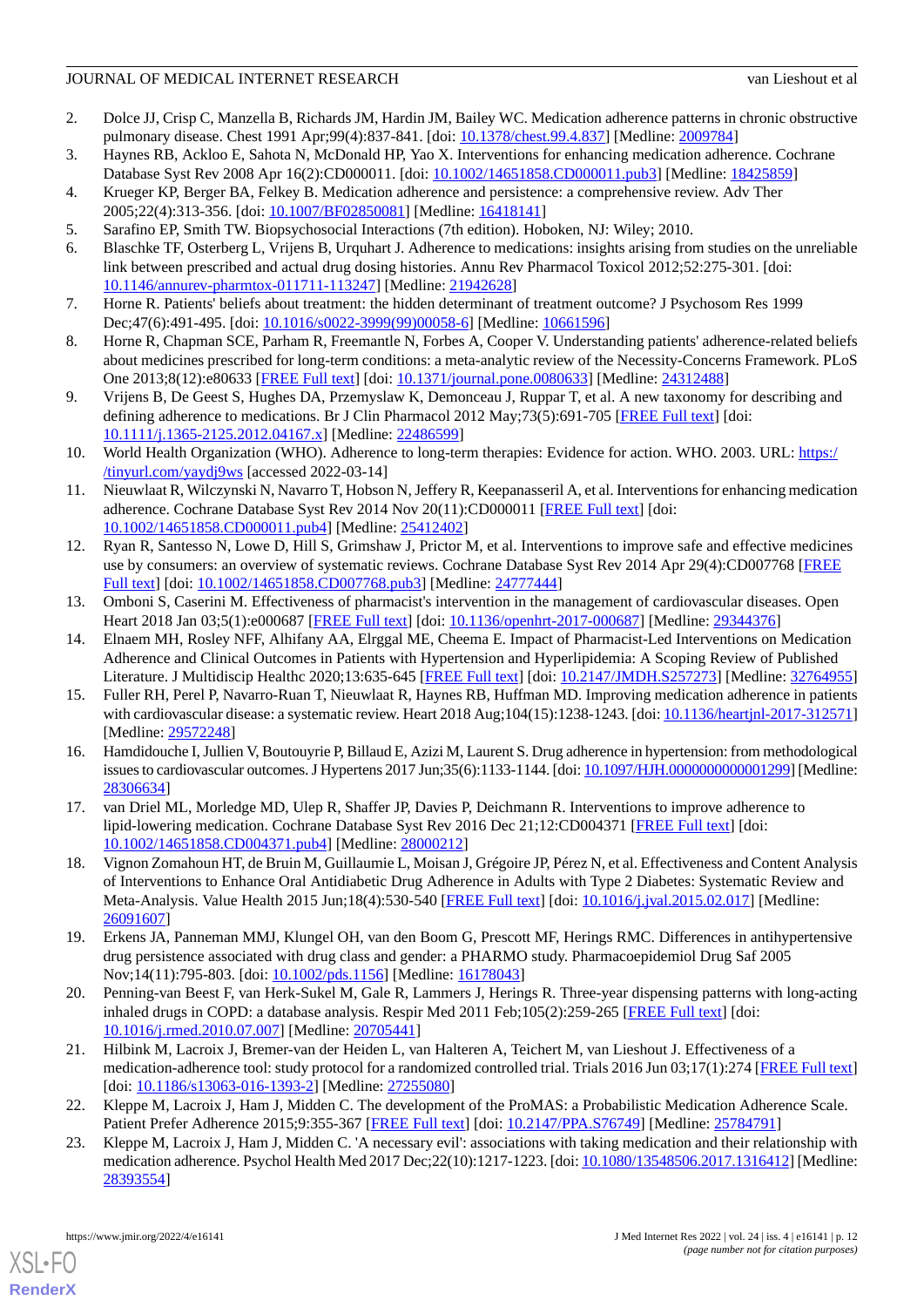- 24. Rich A, Brandes K, Mullan B, Hagger MS. Theory of planned behavior and adherence in chronic illness: a meta-analysis. J Behav Med 2015 Aug;38(4):673-688. [doi: [10.1007/s10865-015-9644-3](http://dx.doi.org/10.1007/s10865-015-9644-3)] [Medline: [25994095](http://www.ncbi.nlm.nih.gov/entrez/query.fcgi?cmd=Retrieve&db=PubMed&list_uids=25994095&dopt=Abstract)]
- 25. Strack F, Deutsch R. Reflective and impulsive determinants of social behavior. Pers Soc Psychol Rev 2004;8(3):220-247. [doi: [10.1207/s15327957pspr0803\\_1](http://dx.doi.org/10.1207/s15327957pspr0803_1)] [Medline: [15454347](http://www.ncbi.nlm.nih.gov/entrez/query.fcgi?cmd=Retrieve&db=PubMed&list_uids=15454347&dopt=Abstract)]
- <span id="page-12-0"></span>26. Chew LD, Bradley KA, Boyko EJ. Brief questions to identify patients with inadequate health literacy. Fam Med 2004 Sep;36(8):588-594 [[FREE Full text](http://www.stfm.org/fmhub/fm2004/September/Lisa588.pdf)] [Medline: [15343421](http://www.ncbi.nlm.nih.gov/entrez/query.fcgi?cmd=Retrieve&db=PubMed&list_uids=15343421&dopt=Abstract)]
- <span id="page-12-1"></span>27. Jamous RM, Sweileh WM, El-Deen Abu Taha AS, Zyoud SH. Beliefs About Medicines and Self-reported Adherence Among Patients with Chronic Illness: A Study in Palestine. J Family Med Prim Care 2014 Jul;3(3):224-229 [\[FREE Full](http://www.jfmpc.com/article.asp?issn=2249-4863;year=2014;volume=3;issue=3;spage=224;epage=229;aulast=Jamous) [text](http://www.jfmpc.com/article.asp?issn=2249-4863;year=2014;volume=3;issue=3;spage=224;epage=229;aulast=Jamous)] [doi: [10.4103/2249-4863.141615\]](http://dx.doi.org/10.4103/2249-4863.141615) [Medline: [25374859\]](http://www.ncbi.nlm.nih.gov/entrez/query.fcgi?cmd=Retrieve&db=PubMed&list_uids=25374859&dopt=Abstract)
- <span id="page-12-2"></span>28. ATC codes. WHO Collaborating Centre for Drug Statistics. URL: [https://www.whocc.no/atc\\_ddd\\_index/](https://www.whocc.no/atc_ddd_index/) [accessed 2022-10-03]
- <span id="page-12-3"></span>29. Doshi JA, Zhu J, Lee BY, Kimmel SE, Volpp KG. Impact of a prescription copayment increase on lipid-lowering medication adherence in veterans. Circulation 2009 Jan 27;119(3):390-397 [\[FREE Full text\]](http://europepmc.org/abstract/MED/19139387) [doi: [10.1161/CIRCULATIONAHA.108.783944\]](http://dx.doi.org/10.1161/CIRCULATIONAHA.108.783944) [Medline: [19139387\]](http://www.ncbi.nlm.nih.gov/entrez/query.fcgi?cmd=Retrieve&db=PubMed&list_uids=19139387&dopt=Abstract)
- <span id="page-12-4"></span>30. Haynes RB, Taylor DW, Sackett DL, Gibson ES, Bernholz CD, Mukherjee J. Can simple clinical measurements detect patient noncompliance? Hypertension 1980;2(6):757-764. [doi: [10.1161/01.hyp.2.6.757\]](http://dx.doi.org/10.1161/01.hyp.2.6.757) [Medline: [7007235\]](http://www.ncbi.nlm.nih.gov/entrez/query.fcgi?cmd=Retrieve&db=PubMed&list_uids=7007235&dopt=Abstract)
- <span id="page-12-5"></span>31. Torres-Robles A, Wiecek E, Cutler R, Drake B, Benrimoj SI, Fernandez-Llimos F, et al. Using Dispensing Data to Evaluate Adherence Implementation Rates in Community Pharmacy. Front Pharmacol 2019;10:130 [[FREE Full text\]](https://doi.org/10.3389/fphar.2019.00130) [doi: [10.3389/fphar.2019.00130](http://dx.doi.org/10.3389/fphar.2019.00130)] [Medline: [30863308](http://www.ncbi.nlm.nih.gov/entrez/query.fcgi?cmd=Retrieve&db=PubMed&list_uids=30863308&dopt=Abstract)]
- <span id="page-12-6"></span>32. Bischl B, Lang M, Kotthoff L, Schiffner J, Richter J, Studerus E, et al. Mlr: Machine Learning in R. JMLR 2016;17(170):1-5 [[FREE Full text](https://jmlr.org/papers/volume17/15-066/15-066.pdf)]
- <span id="page-12-7"></span>33. R Core Team. R: A language and environment for statistical computing. R Foundation for Statistical Computing. Vienna, Austria: R Foundation for Statistical Computing; 2018. URL: <https://www.R-project.org/> [accessed 2022-03-14]
- <span id="page-12-8"></span>34. Kohavi R. A study of cross-validation and bootstrap for accuracy estimation and model selection. In: Proceedings of the 14th International Joint Conference on Artificial Intelligence (IJCAI'95) - Volume 2. San Francisco, CA: Morgan Kaufmann Publishers; 1995 Presented at: Proceedings of the 14th International Joint Conference on Artificial Intelligence; August 20-25, 1995; Montreal, QC p. 1137-1143.
- <span id="page-12-10"></span><span id="page-12-9"></span>35. Li W, Qian Z, Li H. Interpretation and Classification of P-Series Recommendations in ITU-R. IJCNS 2016;09(05):117-125. [doi: [10.4236/ijcns.2016.95010](http://dx.doi.org/10.4236/ijcns.2016.95010)]
- <span id="page-12-11"></span>36. Friedman J, Hastie T, Tibshirani R. Regularization Paths for Generalized Linear Models via Coordinate Descent. J Stat Softw 2010;33(1):1-22 [\[FREE Full text\]](http://europepmc.org/abstract/MED/20808728) [Medline: [20808728](http://www.ncbi.nlm.nih.gov/entrez/query.fcgi?cmd=Retrieve&db=PubMed&list_uids=20808728&dopt=Abstract)]
- <span id="page-12-12"></span>37. Hawthorne Effect. Wikipedia. URL: [https://en.wikipedia.org/wiki/Hawthorne\\_effect](https://en.wikipedia.org/wiki/Hawthorne_effect) [accessed 2022-03-14]
- <span id="page-12-13"></span>38. Adair JG. The Hawthorne effect: A reconsideration of the methodological artifact. Journal of Applied Psychology 1984;69(2):334-345. [doi: [10.1037/0021-9010.69.2.334\]](http://dx.doi.org/10.1037/0021-9010.69.2.334)
- <span id="page-12-14"></span>39. Kuipers E, Wensing M, De Smet PAGM, Teichert M. Barriers and facilitators for community pharmacists' participation in pharmacy practice research: a survey. Int J Pharm Pract 2019 Aug; 27(4):399-402 [\[FREE Full text](http://europepmc.org/abstract/MED/30784142)] [doi: [10.1111/ijpp.12522](http://dx.doi.org/10.1111/ijpp.12522)] [Medline: [30784142](http://www.ncbi.nlm.nih.gov/entrez/query.fcgi?cmd=Retrieve&db=PubMed&list_uids=30784142&dopt=Abstract)]
- <span id="page-12-15"></span>40. Kerry SM, Bland JM. Unequal cluster sizes for trials in English and Welsh general practice: implications for sample size calculations. Stat Med 2001 Feb 15;20(3):377-390. [doi: [10.1002/1097-0258\(20010215\)20:3<377::aid-sim799>3.0.co;2-n](http://dx.doi.org/10.1002/1097-0258(20010215)20:3<377::aid-sim799>3.0.co;2-n)] [Medline: [11180308](http://www.ncbi.nlm.nih.gov/entrez/query.fcgi?cmd=Retrieve&db=PubMed&list_uids=11180308&dopt=Abstract)]
- <span id="page-12-16"></span>41. Lam WY, Fresco P. Medication Adherence Measures: An Overview. Biomed Res Int 2015;2015:217047 [[FREE Full text\]](https://doi.org/10.1155/2015/217047) [doi: [10.1155/2015/217047\]](http://dx.doi.org/10.1155/2015/217047) [Medline: [26539470\]](http://www.ncbi.nlm.nih.gov/entrez/query.fcgi?cmd=Retrieve&db=PubMed&list_uids=26539470&dopt=Abstract)
- <span id="page-12-17"></span>42. Tan X, Patel I, Chang J. Review of the four item Morisky Medication Adherence Scale (MMAS-4) and eight item Morisky Medication Adherence Scale (MMAS-8). Innov Pharm 2014 Jan 01;5(3):165 [[FREE Full text\]](http://pubs.lib.umn.edu/innovations/vol5/iss3/5) [doi: [10.24926/iip.v5i3.347](http://dx.doi.org/10.24926/iip.v5i3.347)]
- 43. van de Steeg N, Sielk M, Pentzek M, Bakx C, Altiner A. Drug-adherence questionnaires not valid for patients taking blood-pressure-lowering drugs in a primary health care setting. J Eval Clin Pract 2009 Jun;15(3):468-472. [doi: [10.1111/j.1365-2753.2008.01038.x\]](http://dx.doi.org/10.1111/j.1365-2753.2008.01038.x) [Medline: [19366389\]](http://www.ncbi.nlm.nih.gov/entrez/query.fcgi?cmd=Retrieve&db=PubMed&list_uids=19366389&dopt=Abstract)
- 44. Sakthong P, Chabunthom R, Charoenvisuthiwongs R. Psychometric properties of the Thai version of the 8-item Morisky Medication Adherence Scale in patients with type 2 diabetes. Ann Pharmacother 2009 May;43(5):950-957. [doi: [10.1345/aph.1L453\]](http://dx.doi.org/10.1345/aph.1L453) [Medline: [19366872\]](http://www.ncbi.nlm.nih.gov/entrez/query.fcgi?cmd=Retrieve&db=PubMed&list_uids=19366872&dopt=Abstract)

# **Abbreviations**

**ATC:** Anatomic Therapeutical Chemical **BOMM:** Begeleiding op Maat bij Medicatie **CaZo:** Stichting Categorale Zorg voor apothekers in Zuidoost Brabant **CMO:** Commissie Mensgebonden Onderzoek **DOH:** De Ondernemende Huisarts **GP:** general practitioner